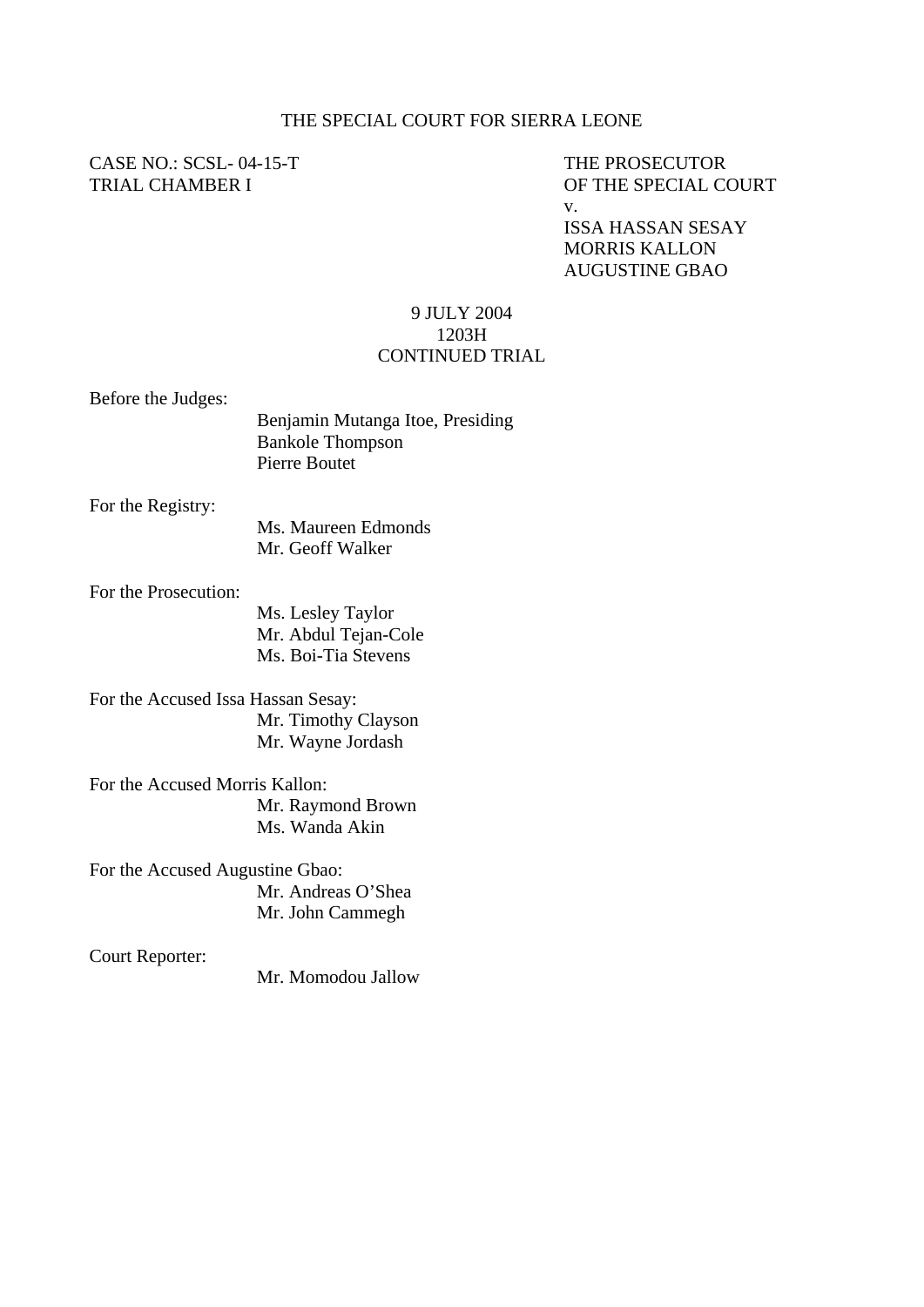SESAY ET AL 8 9 JULY 2004 1 MS. EDMONDS: 2 3 4 5 6 7 8 9 10 11 12 13 14 15 16 17 18 19 20 21 22 23 24 25 26 27 28 29 30 31 32 33 34 35 36 All persons having anything to do before this Special Court Trial Chamber draw near and give your attendance. MR. PRESIDENT: We are resuming the session, and once more the Chamber would like to present its excuses to learned counsel for the one hour delay. It was -- is attributable to housekeeping issues, and we hope you do understand. We have, I think, to our knowledge, three issues to address this morning. The first minor issue is the point raised by the Defence in its entirety, for bills and payments, you know, made to the -- to some Prosecution witnesses to be disclosed to them. The Chamber has noted that there is an exchange between the Prosecution and the Defence on this issue, at least from the correspondences that we have before us, which are copied to us because every correspondence on this issue has only been copied to us although, of course, the matter was raised in open court, and we hope that it will be resolved that way because our recollection is that the Prosecution, I think, in a letter -- we stand to be corrected. The Prosecution has engaged, you know, to make some disclosures to the Defence by Monday. Are we right? MS. TAYI OR: Yes, Your Honour. The -- in response to a letter received, a joint letter received from all my learned friends on the other side, I responded to that letter indicating that the Prosecution would answer this specific question asked of us, and disclose such materials on Monday of next week. MR. PRESIDENT: Well, we would have preferred, you know, that this process takes place before Monday because you do recollect that the Chamber did indicate that we were going to proceed with the witnesses. We hope that that procedure of replying or taking whatever steps, you know, on Monday would not delay the process. MS. TAYLOR: In relation to the payments to at least the first 14 witnesses, all of that material has been -- the disbursement lists in relation to payments to those witnesses have been disclosed already to the Defence. The Defence have asked for the material in total, in relation to all of the witnesses that the Prosecution intends to call at this trial. As Your Honours would appreciate, that is quite some volume of material and that is why we take it to Monday so that that material can be disclosed. MR. PRESIDENT: Thank you. Does the Defence confirm that disclosures have been made, you know, for the first 14 witnesses? MR. O'SHEA:

37 Can I just add that with regard to our request in relation to additional disclosure information regarding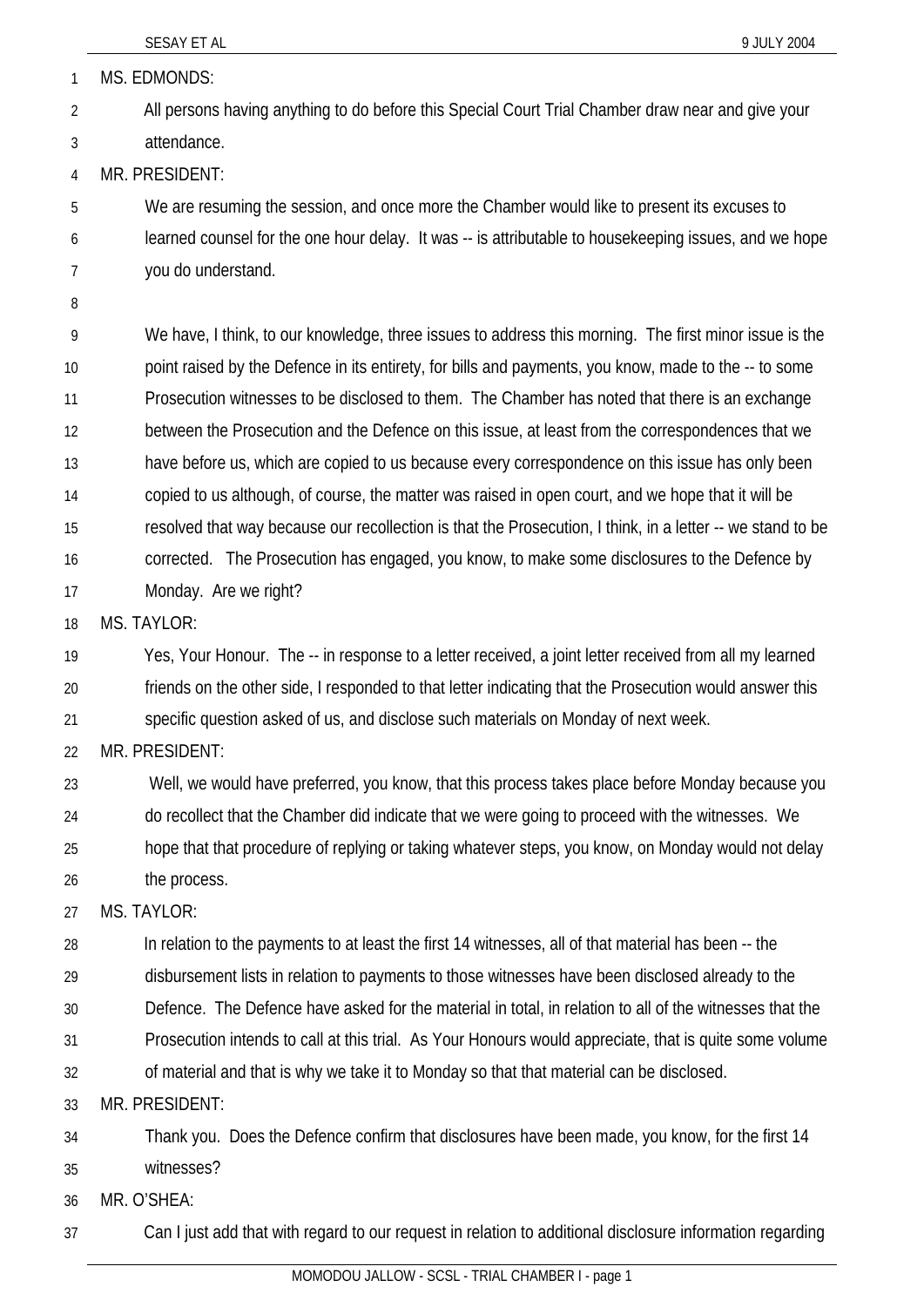| 1              | payments to witnesses, we confirm that we have received information with regard to disbursements          |
|----------------|-----------------------------------------------------------------------------------------------------------|
| $\overline{2}$ | which have been made, that was the reason and subject of the application which we made earlier this       |
| 3              | week. But it's not just the question of receiving that information of all the witnesses, it's also a      |
| 4              | question of receiving the complete information in relation to the witnesses for this session, and I think |
| 5              | the Prosecution understands the point because we've conveyed it to them.                                  |
| 6              | MR. PRESIDENT:                                                                                            |
| 7              | Is there any other comment from the Defence? Alright, and I think we will leave that -- we have           |
| 8              | always encouraged the spirit of -- the culture of dialogue, you know, between the Defence and the         |
| 9              | Prosecution in these matters which are fundamental to the process, and we would like to encourage         |
| 10             | the Defence and the Prosecution to come closer and narrow their differences so that they don't impact     |
| 11             | on the normal procedures and the normal processes of trial because as we continue to say, we would        |
| 12             | like to move as expeditiously as possible, and we count on your understanding of this determination       |
| 13             | by the Chamber.                                                                                           |
| 14             | MR. O'SHEA:                                                                                               |
| 15             | Your Honour, may I add something? Having regard to what Your Honour has just said, I noticed this         |
| 16             | morning that Your Honours have now made an order for final witness list for this trial and an indication  |
| 17             | with regards to -- I can call them stand-by witnesses, I can't remember what expression the Court         |
| 18             | used.                                                                                                     |
| 19             | <b>JUDGE BOUTET:</b>                                                                                      |
| 20             | Backup witnesses.                                                                                         |
| 21             | MR. O'SHEA:                                                                                               |
| 22             | Backup witnesses. Thank you, Your Honour. In the spirit of cooperation, I should indicate to the          |
| 23             | Prosecution that it is our intention to possibly put in an application before this Court to exercise its  |
| 24             | discretion to order the Prosecution to reduce the number of witnesses. Now, it may be that the            |
| 25             | Prosecution, when it is addressing Your Honours can address that issue themselves first voluntarily.      |
| 26             | MR. PRESIDENT:                                                                                            |
| 27             | Well, Mr. O'shea, I'm not speaking for the Prosecution, but you know that the burden that is placed on    |
| 28             | the Prosecution is very, very high and the discretion is for them to determine the number of witnesses    |
| 29             | they need to discharge this burden that is placed on them. So, if you are asking them to reduce,          |
| 30             | what would you expect the Court to do? We do not know what the witnesses are coming to say. We            |
| 31             | can make a general appeal to them, you know, to cut down the number of witnesses, but they remain         |
| 32             | masters of the situation and -                                                                            |
| 33             | MR. O'SHEA:                                                                                               |
| 34             | Well, it's a matter that has been discussed in status conferences, and we can discuss again in the        |
| 35             | future on it, but it has always been my submission that this Court has a supervisory jurisdiction.        |
| 36             | MR. PRESIDENT:                                                                                            |
| 37             | It is an ideal situation, Mr. O'Shea. I share this opinion -- I share this opinion. I mean, I do not know |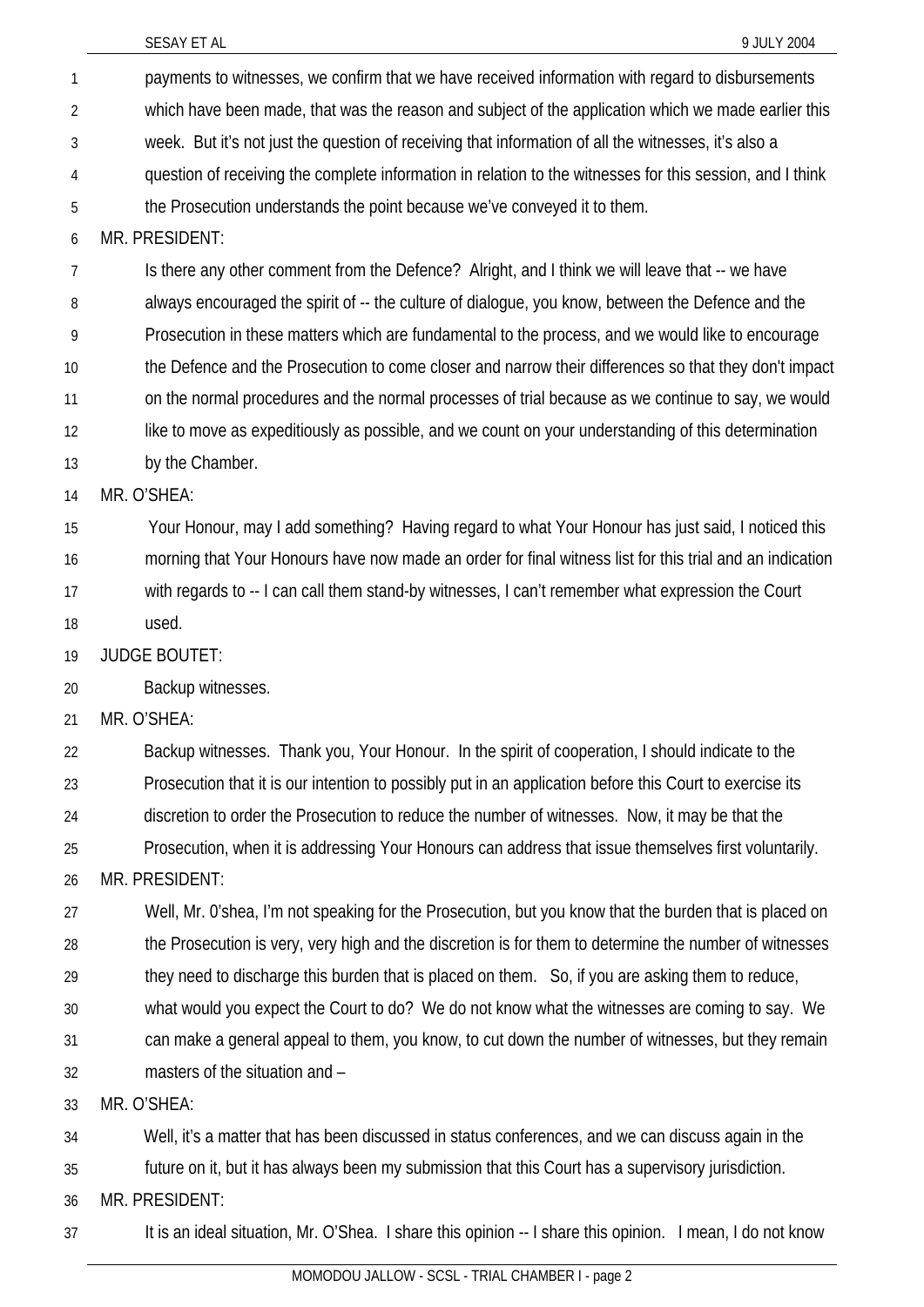| $\mathbf{1}$ | whether we need hypothetically 200 witnesses in order to prove a case with seven counts on the            |
|--------------|-----------------------------------------------------------------------------------------------------------|
| 2            | indictment. Even if there were 30 counts on the indictment, I wonder if we need so many, but again,       |
| 3            | we are very, very careful on this because the burden is on the Prosecution and they have the strategy     |
| 4            | as to how they would conduct their prosecution to a logical conclusion. So we will just wait and see.     |
| 5            | <b>JUDGE THOMPSON:</b>                                                                                    |
| 6            | Mr. O'Shea, isn't it too early to want the Court to invoke that undoubted jurisdiction which it has? We   |
| 7            | haven't really began, and it would seem to me that even if the Court were to be inclined to exercise      |
| 8            | such a discretion, it should be exercised with extremely great caution, having regard to the fact that    |
| 9            | the Prosecution bears the persuasive burden of proving the case against each Accused beyond a             |
| 10           | reasonable doubt, and without due judicial sensitivity to the autonomy which the Prosecution enjoys in    |
| 11           | presenting their case. In short, what I am saying to you is that, does the Court at this point in time    |
| 12           | have enough material upon which to invoke that exceptional jurisdiction?                                  |
| 13           | MR. O'SHEA:                                                                                               |
| 14           | Your Honour makes a very good point and I accept both points entirely. It's just that I am one for        |
| 15           | catching the mosquito before it starts flying around the room, and that -- it's exactly because we do     |
| 16           | not intend to make that application to the Court now.                                                     |
| 17           | MR. PRESIDENT:                                                                                            |
| 18           | I hope you have a very efficient net to do that job.                                                      |
| 19           | <b>JUDGE THOMPSON:</b>                                                                                    |
| 20           | But I would like to say too, that this Court does not necessarily believe as a general rule in the        |
| 21           | doctrine of pre-emptive strike.                                                                           |
| 22           | MR. O'SHEA:                                                                                               |
| 23           | Your Honour, thank you. It's --                                                                           |
| 24           | <b>JUDGE BOUTET:</b>                                                                                      |
| 25           | If I may, Mr. O'Shea, on that very issue, I need not to say that I subscribe fully and entirely with what |
| 26           | my brother, Judge Thompson has just said but I would also, just to put things in perspective, this last   |
| 27           | order that has been issued ordering the Prosecution to clearly spell out which and who is a core and      |
| 28           | non-core witness, was delayed because of the decision of the Court about judicial notice. We could        |
| 29           | not issue that decision -- that order prior no making a decision on judicial notice, but we have done so  |
| 30           | and the judicial notice decision is out and that is why we have followed subsequently with that           |
| 31           | particular order and which we had indicated, indeed, at the status conference, that is what it intended   |
| 32           | to do. But also, and related to the subject matter you reasoned as such, I would urge you and your        |
| 33           | colleagues as well to see, and make efforts to see how you can reach some agreements on facts that        |
| 34           | could be agreed upon, and that would also help to reduce substantially the number of witnesses to be      |
| 35           | called on both sides, and therefore this is not only one sided, and I fully agree that in that spirit as  |
| 36           | such, maybe you can device an instrument that would catch mosquitoes, as you said, before they get        |
| 37           | out and that could be a concerted effort to do that. And I would urge you to do it. So, I mean, yes,      |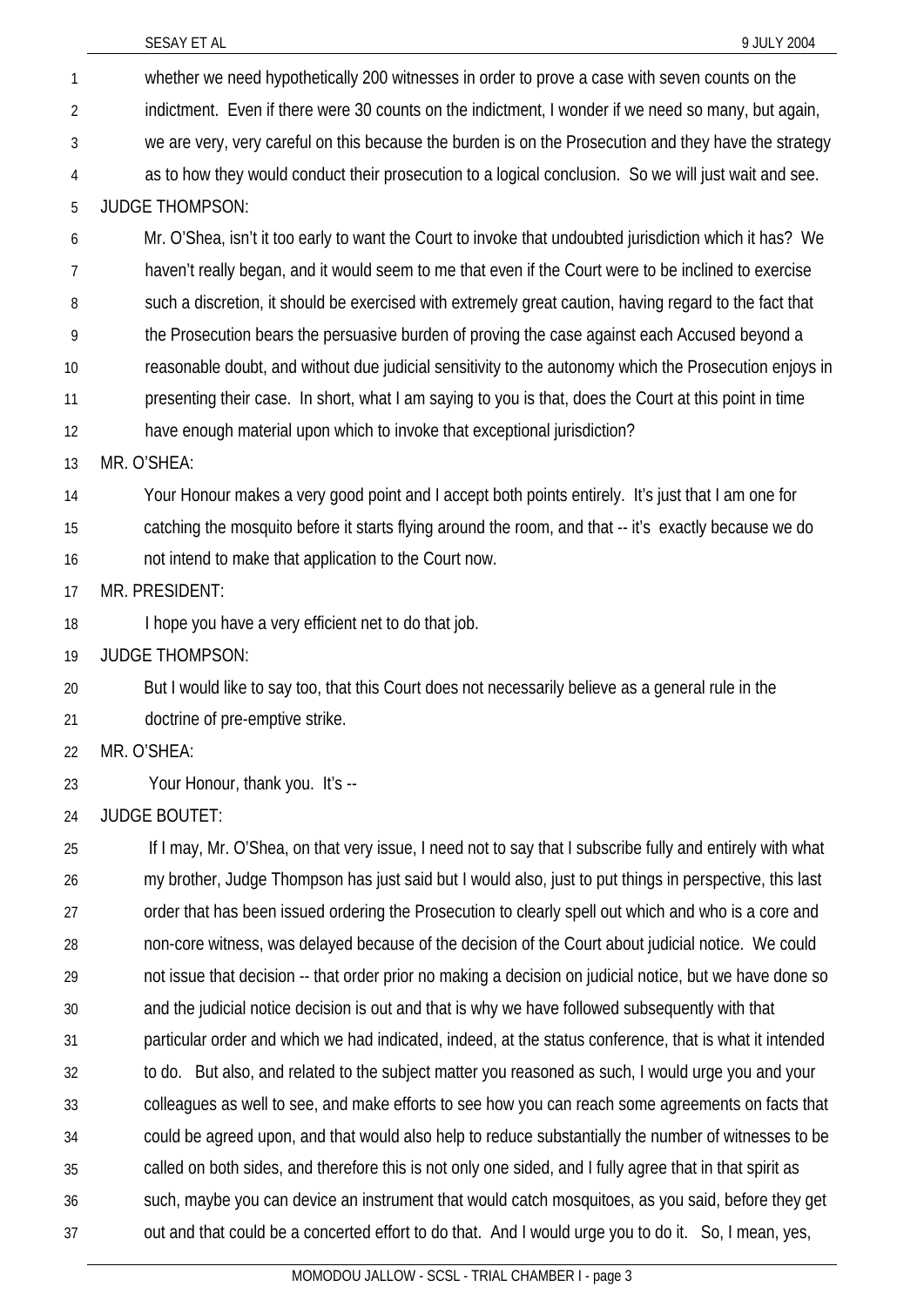| 1  | agreements on facts would dispense with the calling presumably of many witnesses if these witnesses         |
|----|-------------------------------------------------------------------------------------------------------------|
| 2  | are not fundamentally essential on both sides. So I would urge you to look into this again. Thank you.      |
| 3  | MR. O'SHEA:                                                                                                 |
| 4  | Thank you, Your Honour. At this stage, all I'm attempting to do is to address the Prosecution through       |
| 5  | Your Honours, rather than make any specific application on this.                                            |
| 6  | <b>JUDGE BOUTET:</b>                                                                                        |
| 7  | Thank you, Mr. O'Shea.                                                                                      |
| 8  | MR. PRESIDENT:                                                                                              |
| 9  | The second issue we would like to deal with is on learned counsel, Mr. O'Shea's application for us to       |
| 10 | order the Prosecution to fulfil its disclosure obligation under Rule 66, and in this regard the Trial       |
| 11 | Chamber has this to say:                                                                                    |
| 12 |                                                                                                             |
| 13 | At the hearing of the 7th of July 2004, learned counsel for the third Accused, Mr. Andrea O'Shea            |
| 14 | applied to this Court to order the Prosecution to respect its disclosure obligations, pursuant to Rule 66   |
| 15 | of the Rules of Procedure and Evidence.                                                                     |
| 16 |                                                                                                             |
| 17 | This application was made, according to learned counsel, principally in respect of Witness TF1-151          |
| 18 | whose evidence learned counsel says is very material and runs to about 764 pages of disclosed               |
| 19 | statements, and subsidiarily, in respect of Witnesses TF1-074, TF1-060, TF1-217, TF1-077, TF1-199           |
| 20 | and TF1-253.                                                                                                |
| 21 |                                                                                                             |
| 22 | This application is made on the basis of the fact that these witnesses are listed to testify and that their |
| 23 | full statements were supposed to have been disclosed at least 42 days before they appear to testify.        |
| 24 |                                                                                                             |
| 25 | Given that these witnesses have not yet been called upon to testify, and that all of them might not         |
| 26 | even testify during the current session, the Chamber is of the opinion that the application by learned      |
| 27 | counsel for the Defence is premature. However, this issue could be raised and entertained at an             |
| 28 | appropriate time. In so holding, the Chamber in the meantime calls on both the Prosecution and the          |
| 29 | Defence to continue to live up to, and to respect their obligations under Rules 66 of the Rules of          |
| 30 | Procedure and Evidence, and other statutory and regulatory instruments that governed the due                |
| 31 | process in the Special Court. That is the ruling of the Court on this issue.                                |
| 32 |                                                                                                             |
| 33 | The third issue is the decision of the Chamber on the Defence motion for disclosure, pursuant to Rule       |
| 34 | 66 and 68 of the Rules. This is the decision of the Chamber:                                                |
| 35 |                                                                                                             |
| 36 | The Trial Chamber of the Special Court for Sierra Leone, composed of Honourable Judge Benjamin              |
| 37 | Mutanga Itoe, Presiding Judge, Honourable Judge Bankole Thompson and Honourable Judge Pierre                |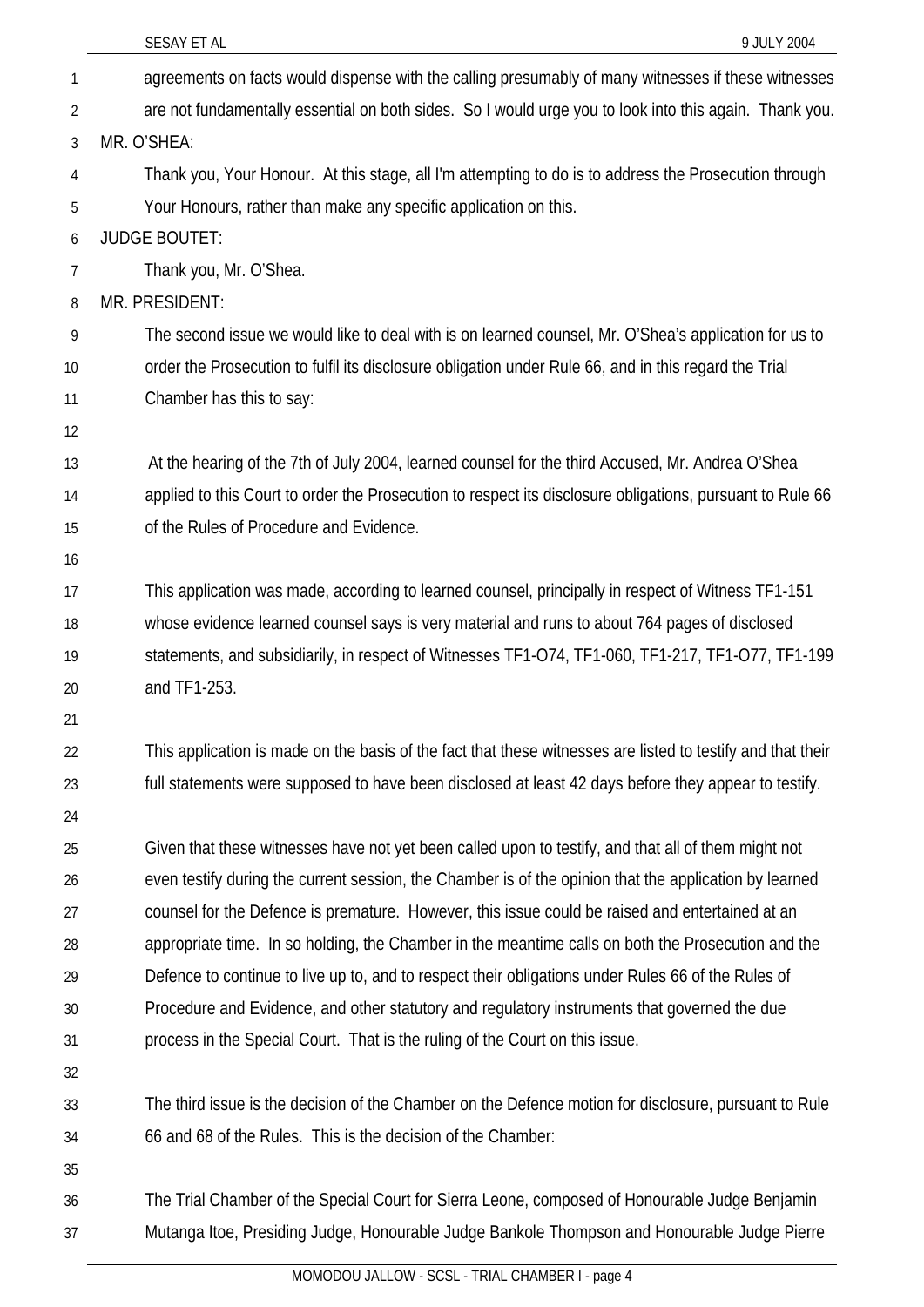|    | SESAY ET AL<br>9 JULY 2004                                                                                |
|----|-----------------------------------------------------------------------------------------------------------|
| 1  | Boutet, seized of the motion for disclosure pursuant to Rule 66 and Rule 68, filed on the 28th of May     |
| 2  | 2004, on behalf of Mr. Issa Hassan Sesay;                                                                 |
| 3  |                                                                                                           |
| 4  | Noting the Prosecution response to the Defence's motion for disclosure, pursuant to Rule 66 and Rule      |
| 5  | 68 filed on the 9th of June 2004 by the Office of the Prosecutor, and the Defence reply thereto, filed    |
| 6  | on the 14th of June 2004;                                                                                 |
| 7  |                                                                                                           |
| 8  | Noting the order to the Prosecution to file disclosure materials and other materials in preparation for   |
| 9  | the commencement of the trial of the 1st of April 2004;                                                   |
| 10 |                                                                                                           |
| 11 | Noting the pre-trial conference of the 29th of April 2004, and the oral submissions of the parties about  |
| 12 | disclosure of exculpatory material by the Prosecution made on the 6th of July 2004;                       |
| 13 |                                                                                                           |
| 14 | Considering that the Defence did not raise pertinent disclosure issues at the status conference that      |
| 15 | was held on the 23rd of June 2004;                                                                        |
| 16 |                                                                                                           |
| 17 | Considering the oral submissions of counsel for the parties made in Court on the 6th of July 2004;        |
| 18 |                                                                                                           |
| 19 | Noting the order to the Prosecution to produce witness list and witness summaries of the 7th of July      |
| 20 | 2004;                                                                                                     |
| 21 |                                                                                                           |
| 22 | Considering the Rules of Procedure and Evidence, now considers the matter on the basis of the             |
| 23 | written submissions of the parties, pursuant to the provisions of Rule 73(A) of the Rules of Procedure    |
| 24 | and Evidence.                                                                                             |
| 25 |                                                                                                           |
| 26 | Submission of the parties:                                                                                |
| 27 |                                                                                                           |
| 28 | The Defence submits that the Prosecution has not fulfilled its unequivocal commitment made during         |
| 29 | the pre-trial conference of the 6th of May 2004, to give the Defence access to evidence which it had in   |
| 30 | its possession and which it did not seek to rely upon, pursuant to Rule 66(A)(ii) of the Rules. It argued |
| 31 | that the Prosecution had brought all arguments about interpretation of the Rule 66(A)(ii) of the Rules    |
| 32 | to a close by making the purported guarantee and, as a result, the Defence abandoned its request for      |
| 33 | a schedule of the evidence.                                                                               |
| 34 |                                                                                                           |
| 35 | It further submits that the interest of justice and of the Accused are not served by a number of issues,  |
| 36 | namely, the discord in the Prosecution team about a clear interpretation of Rule 66 of the Rules. The     |
| 37 | failure of the Prosecution to identify and distinguish which material it was serving, pursuant to Rules   |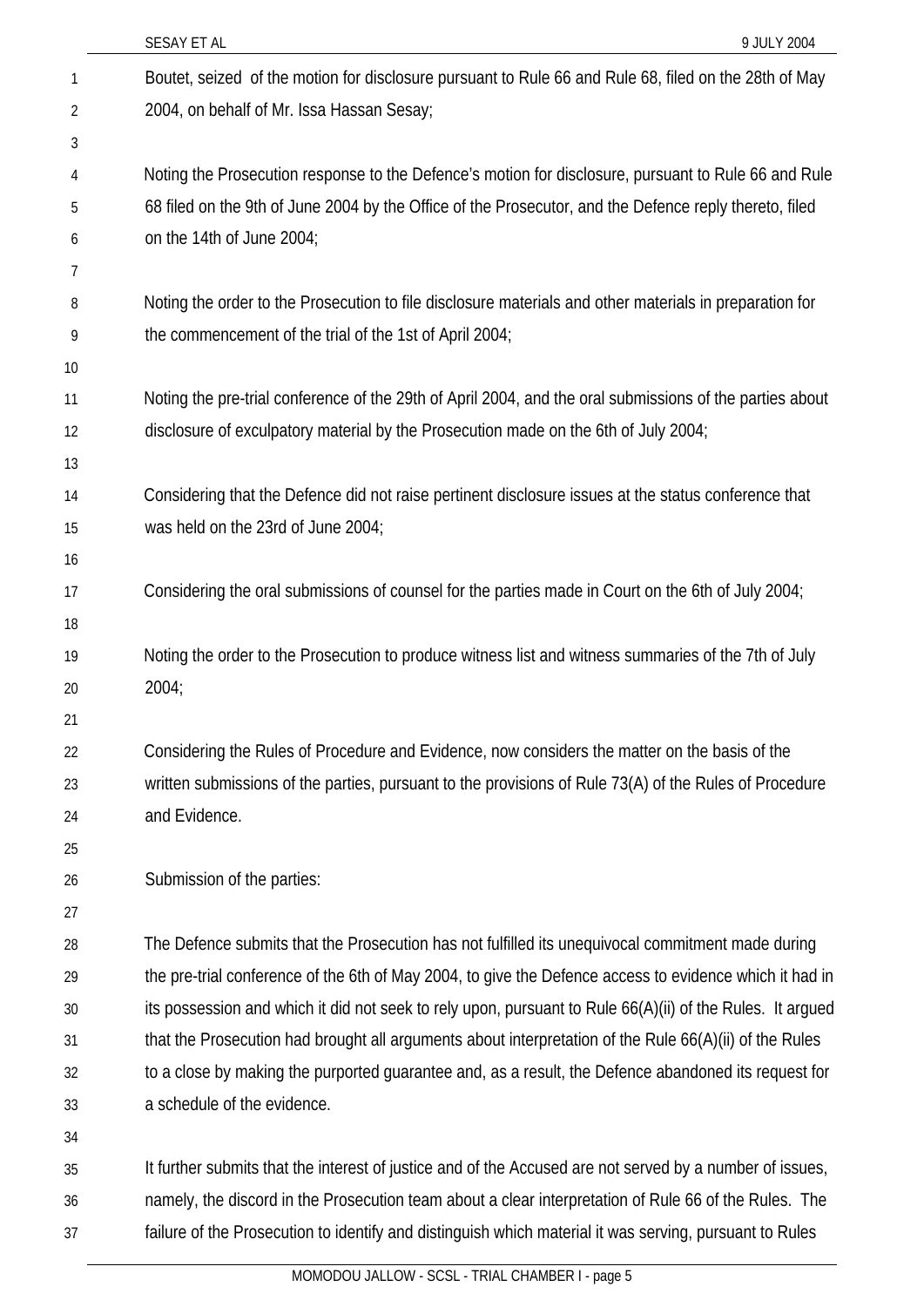- 66 and 68 of the Rules, and the Prosecution's refusal to even admit to having material in their possession which they were not seeking to rely upon in the trial. 1 2
- The Defence concedes that the obligation to show good cause in Rule 66(A)(ii) of the Rules is incumbent on the Defence. However, it submits that it cannot show good cause when it does not know what materials the Prosecution has in its possession. 4 5 6
- 7

3

The Defence further gives notice to the Prosecution, pursuant to Rule 66(A)(ii) of the Rules, and that it is seeking to inspect any books, documents, photographs and tangible objects of the following categories, *inter alia,* the role of the Economic Community of West African States *(ECOWAS)* in the disarmament of the RUF *(Revolutionary United Front)*, AFRC *(Armed Forces Ruling Council)* and the CDF *(Civil Defence Force)*, pursuant to the peace agreement; the role played by Charles Taylor in the conflict; the alleged training of the RUF command structure in Libya; clarification of the role played by the Accused in the release of the United Nations Assistance Mission in Sierra Leone (UNAMSIL) troops at the time of the conflict. 8 9 10 11 12 13 14 15

16

The Defence negates the assertion that the Prosecution has disclosed all the evidence which falls within the ambit of Rule 66 of the Rules. It avers that it has ascertained, through its own investigation, that there are several Prosecution witnesses whose evidence is wholly exculpatory of the Accused. It further submits that the Prosecution has only served exculpatory evidence contained within statements which are principally incriminatory in their nature. The Defence submits that the duty of the Prosecution to disclose exculpatory evidence is of great importance, and that such a duty under Rule 68 of the Rules continues until the date when the Trial Chamber delivers its judgment. 17 18 19 20 21 22 23

24

The Defence submits in particular that the material it seeks at minimum in paragraph 16 of the motion and especially in paragraph 16(1), concerns *inter alia*, evidence which relates to inducements made to witnesses to facilitate their cooperation in giving evidence. It further submits that with regard to the interviews of the so-called 'insiders', those conducting the interviews appear to offer rewards for continued cooperation. Thus, the Defence seeks all the details of offers made and rewards, including relocation packages, amnesties and monies given or due. 25 26 27 28 29 30

31

The response by the Prosecution is that it refutes the Defence's assertion that it has not complied with the unequivocal commitment that was offered at the pre-trial conference of the 6th of May 2004, to allow the Defence access to material which the Prosecution does not want to use at the trial, pursuant to Rule 66(A)(ii) of the Rules. 32 33 34 35

36

The Prosecution submits that assertions and insinuations by the Defence that the Prosecution has 37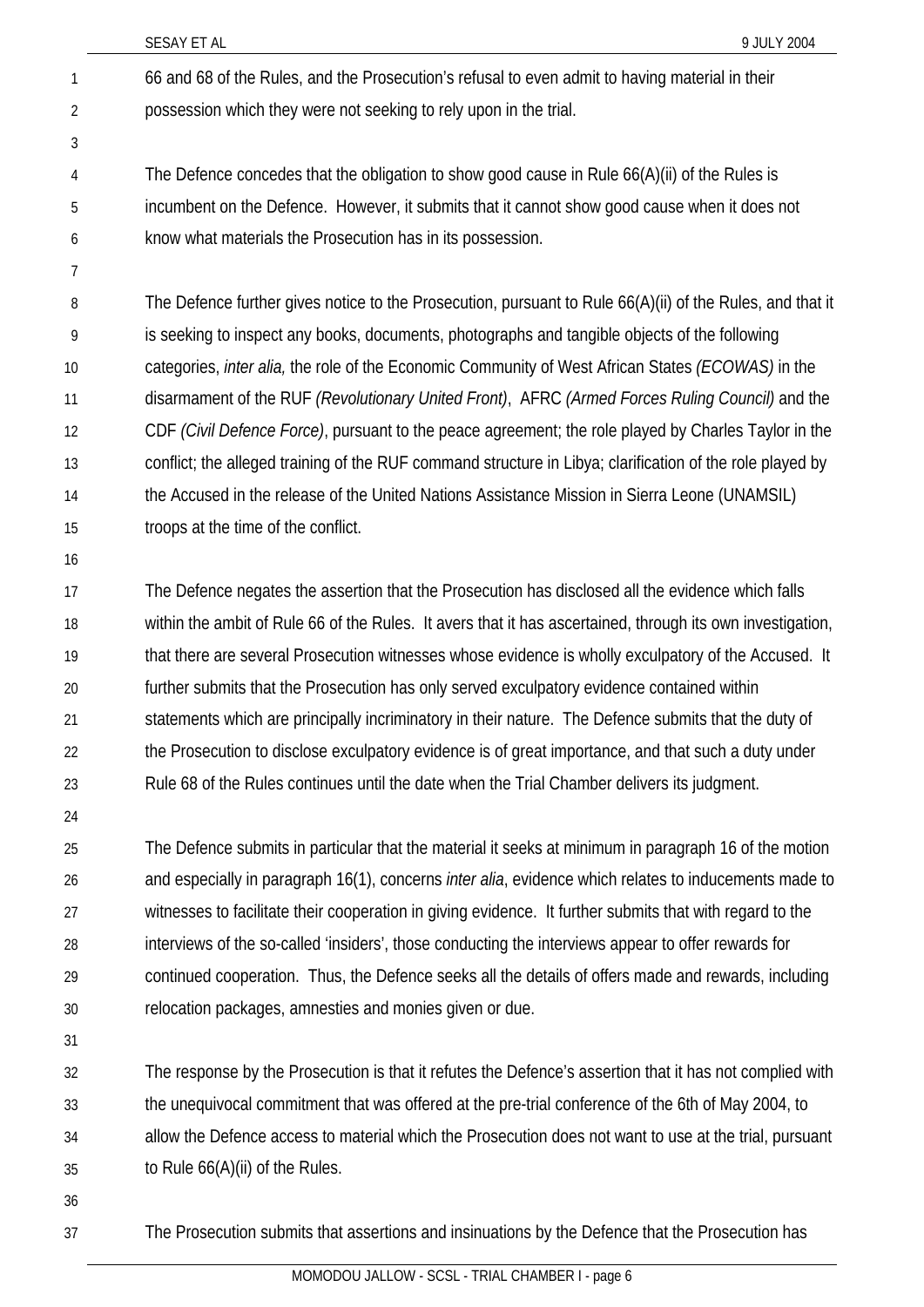been untruthful and unfair are not grounded in facts and calls on the Chamber to take note of the fact that such unfounded statements by the Defence have been misconceived -- have received unfavourable consideration by this Court in the past. The Prosecution submits that the Defence erred when it asserted that the Prosecution made an unequivocal commitment to disclose evidence at the pre-trial conference of the 6th of May 2004, because the pre-trial conference was indeed held on the 29th of April 2004. It further adds that the Defence prepared the motion without perusing the relevant documents. 1 2 3 4 5 6 7

8

The Prosecution submits that the Defence has failed to show good cause under Rule 66(A)(ii) of the Rules. It submits that under that Rule 66(A)(ii) of the Rules applies to two sets of witnesses: additional witnesses whom the Prosecution intends to call to testify at the trial, and those the Prosecution does not intend to call at the trial. With regard to the witnesses it intends to call, the Prosecution asserts that it has disclosed their statements, and will continue to disclose to the Defence copies of any new supplemental statements of these witnesses if the need arises. 9 10 11 12 13 14

15

With regard to the witnesses the Prosecution does not intend to call to testify at the trial, the Rule states that disclosure can only be made upon the Defence showing good cause. It is the Prosecution's submission that the Defence application must fail, in the absence of the Defence satisfying the prerequisite of good cause. The Prosecution further submits that the Defence's requests must be for a specific material or materials with regards to Rule 66(A)(ii) of the Rules. It further asserts that the Defence did not request any specific material but made generic requests which the Prosecution considers as tantamount to a fishing expedition into the Prosecution's records. 16 17 18 19 20 21 22

23

The Prosecution proffers that there are three parts to Rule 66(A) of the Rules, and the statement made regarding access to materials was clearly in reference to Rule 66(A)(iii) of the Rules and not Rule 66(A)(i) or (ii) as mentioned by the Defence. The Prosecution adds that such access could only be granted pursuant to an application by the Defence. The Prosecution submits that to satisfy its obligation of disclosure to the Defence, to be satisfied under Rule 66(A)(iii) of the Rules, the Defence must *prima facie* establish that such evidence is material to the case. The Prosecution submits that it has disclosed to the Defence all materials in its possession, and that the onus is on the Defence to specifically identify evidence material to the preparation of the Defence case that is being withheld by the Prosecutor. 24 25 26 27 28 29 30 31 32

33

With regard to Rule 68 of the Rules, the Prosecution avers that the Defence: (i) have not specified the evidence requested; (ii) have produced no evidence to substantiate their claim that the Prosecution is in possession of exculpatory evidence; and (iii) have failed to show *prima facie* evidence to indicate that the evidence is exculpatory. 34 35 36 37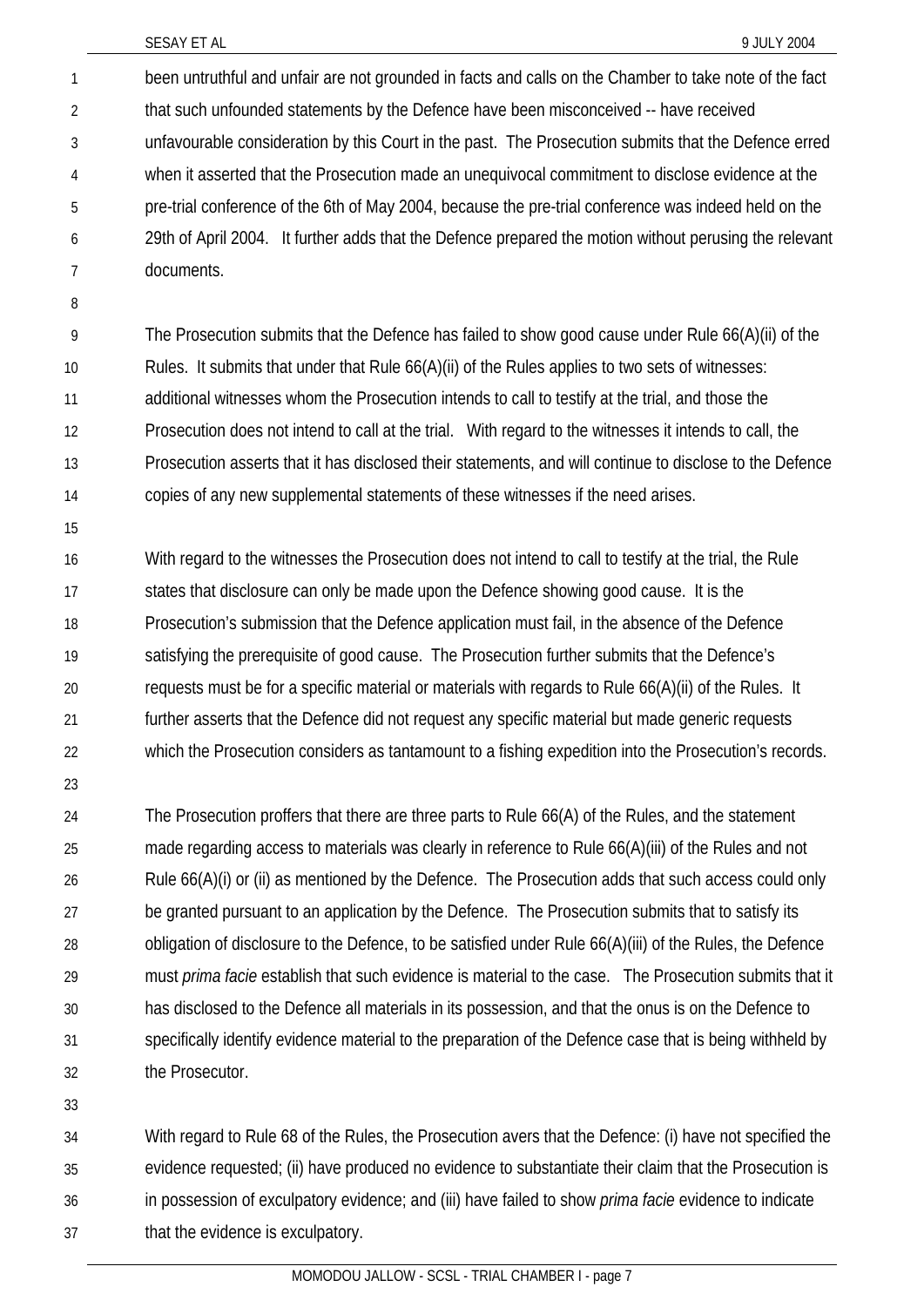| 1              | Consequently, the Prosecution submits that the Defence request is a clear ploy to delay the             |
|----------------|---------------------------------------------------------------------------------------------------------|
| $\overline{2}$ | commencement of the trial, and urges the Chamber to dismiss the Defence motion.                         |
| 3              |                                                                                                         |
| 4              | In reply, the Defence submits that it cannot identify documents, photographs and tangible objects       |
| 5              | which it would wish to obtain, if the Prosecution persist on their current position and refuse to state |
| 6              | what they have in their possession, pursuant to Rule 66(A)(iii) of the Rules. The Defence further       |
| 7              | submits that they are not seeking a sanction approach to non-compliance as alleged by the               |
| 8              | Prosecution, but they are concerned that there have been clear violations by the Prosecution and        |
| 9              | these concerns have not been allayed by the Prosecution's response.                                     |
| 10             |                                                                                                         |
| 11             | The deliberation:                                                                                       |
| 12             |                                                                                                         |
| 13             | This is a motion on behalf of the Accused, Mr. Issa Hassan Sesay to compel the production by the        |
| 14             | Prosecution of witness statements, other materials and exculpatory evidence, pursuant to Rules 66       |
| 15             | and 68 of the Rules. The motion and the response raise questions about the interpretation of Rule       |
| 16             | 66(A)(ii) and (iii), as well as of Rule 68 of the Rules, since the Defence is seeking relief from the   |
| 17             | Chamber for alleged breaches by the Prosecution of the aforementioned Rules.                            |
| 18             |                                                                                                         |
| 19             | As a result of what the Defence alleges are breaches of the Rules by the Prosecution, the Defence       |
| 20             | seeks the following relief from the Chamber: That the Chamber orders the Prosecution to allow the       |
| 21             | Defence access to the evidence it does not seek to rely upon;                                           |
| 22             |                                                                                                         |
| 23             | (ii) In the alternative, it seeks an order that the Prosecution provides a schedule with summaries of   |
| 24             | statements in its possession which it does not seek to rely upon at the trial;                          |
| 25             |                                                                                                         |
| 26             | That the Trial Chamber should order the Prosecution -- that is number three -- should order the         |
| 27             | Prosecution to comply with its obligation to disclose exculpatory evidence, pursuant to Rule 68 of the  |
| 28             | Rules; and,                                                                                             |
| 29             |                                                                                                         |
| 30             | (iv) That the Trial Chamber orders the Prosecution to disclose the items listed in paragraph 17 of the  |
| 31             | motion, pursuant to Rule 66(A)(iii) of the Rules.                                                       |
| 32             |                                                                                                         |
| 33             | The Defence motion is predicated on issues that revolve around the interpretation of Rule 66(A)(ii)     |
| 34             | and Rule 66(A)(iii), and also Rule 68 of the Rules of Procedure and Evidence.                           |
| 35             |                                                                                                         |
| 36             | In order for the Trial Chamber to assess the merits of the motion in terms of its substantive           |
| 37             | arguments, it is imperative to determine the correct construction of the aforementioned Rules in the    |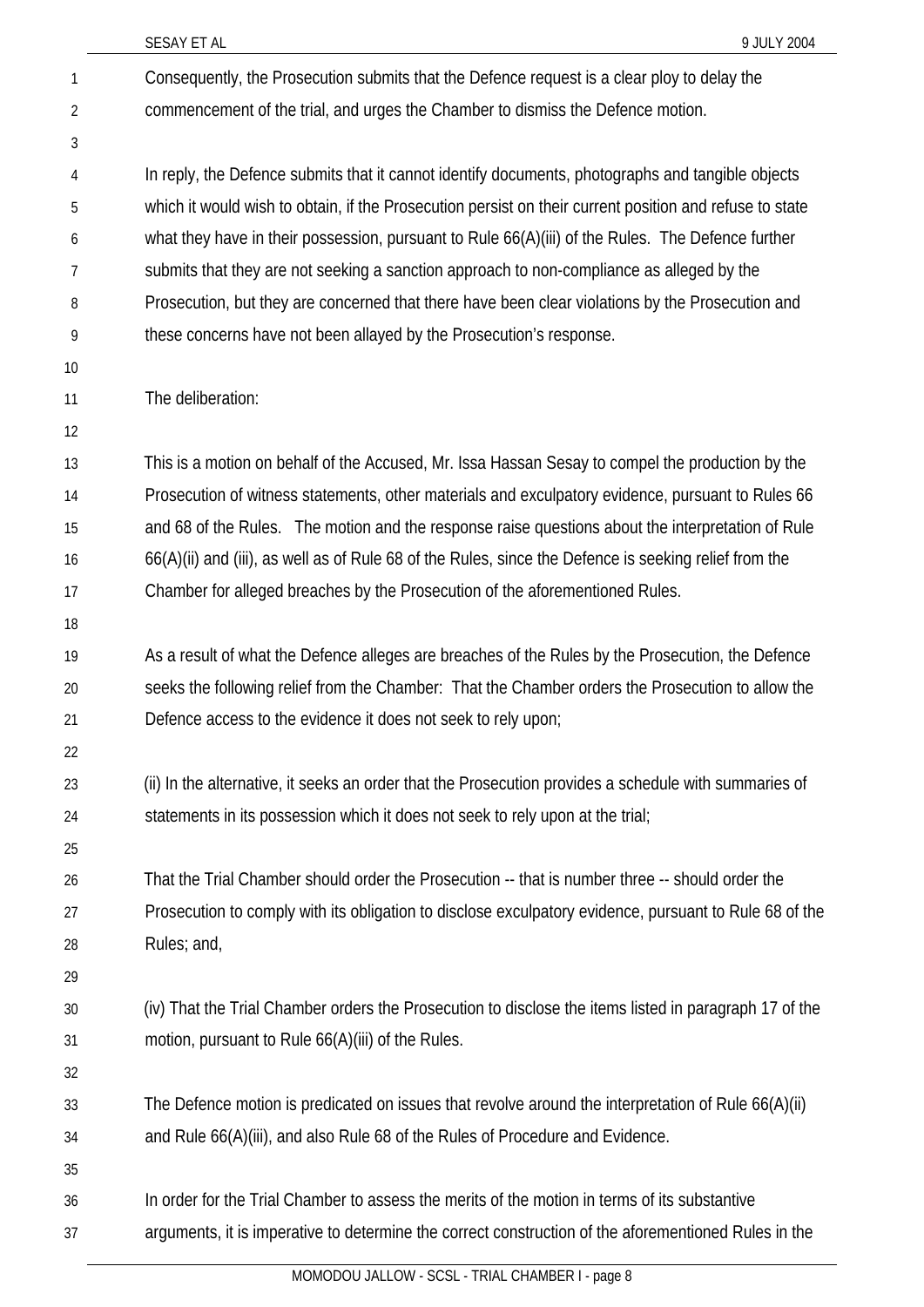1 light of the basic rules of statutory interpretation.

3 4 5 6 7 8 9 10 11 12 The Chamber observes by way of first principles of interpretation that no rule, however formulated, should be applied in a way that contradicts its purpose. As stated in the case of the *Prosecutor v. Kondewa*, a statute or rule must not be interpreted so as to produce an absurdity. In effect, it is rudimentary law that a statute or rule must be interpreted in the light of its purpose. Another basic law of statutory interpretation is that a statute is to be interpreted in accordance with the legislative intent. In this regard, this Trial Chamber, in the case of the *Prosecutor v. Brima*, took the following stand, and I quote, "We would like to recall in order to emphasise that in interpreting statutory or regulatory instruments, due regard should be paid to the ordinary and natural meaning so as to avoid importing extraneous interpretations to statutory provisions or regulations which are as clear as those under examination."

13

2

14 15 16 17 18 19 20 21 22 23 24 The International Criminal Court for former Yugoslavia in its Trial Chamber case of the *Prosecutor v. Delalic*, in this respect, also had this to say: "The fundamental rule for the construction of the provision of a statute to which all others are subordinate, is that a statute is to be expounded according to the intent of the law maker. In an effort to discover the intention of the law maker, many rules to aid interpretation have been formulated. Of the many rules, one of the most familiar and commonly used is the literal or golden rule of construction. By this rule, the interpreter is expected to rely on the words in the statute, and to give such words their plain import in the order in which they are placed. The rationale is that the law maker should be taken to mean what is plainly expressed. The underlying principle which is also consistent with common sense is that the meaning and intention of a statutory provision shall be discerned from the plain and unambiguous expression used therein rather than from any notions which may be entertained as just and expedient."

25

26 27 28 29 Consistent with its previous decision, the Chamber accepts and adopts this view of the basic approach to statutory interpretation, and now proceeds to ascertain the meaning of Rules 66 and 68 of the Rules as presently formulated, not according to what is just and expedient, but consistent with the plain and unambiguous connotation of the Rule.

30

31 32 33 34 35 36 An examination of the submissions of both parties elicit that they are diametrically opposed in their interpretation of whether an unequivocal commitment was made during the pre-trial conference by the Prosecution to allow the Defence access to materials the Prosecution did not want to use at the trial, pursuant to Rule 66(A)(ii) of the Rules, and the Defence's stance that it relied on the guarantee to its detriment. To resolve this variance, the Chamber is constrained, in the light of the above, to examined and to determine the proper interpretation of Rule 66(A)(ii) of the Rules.

37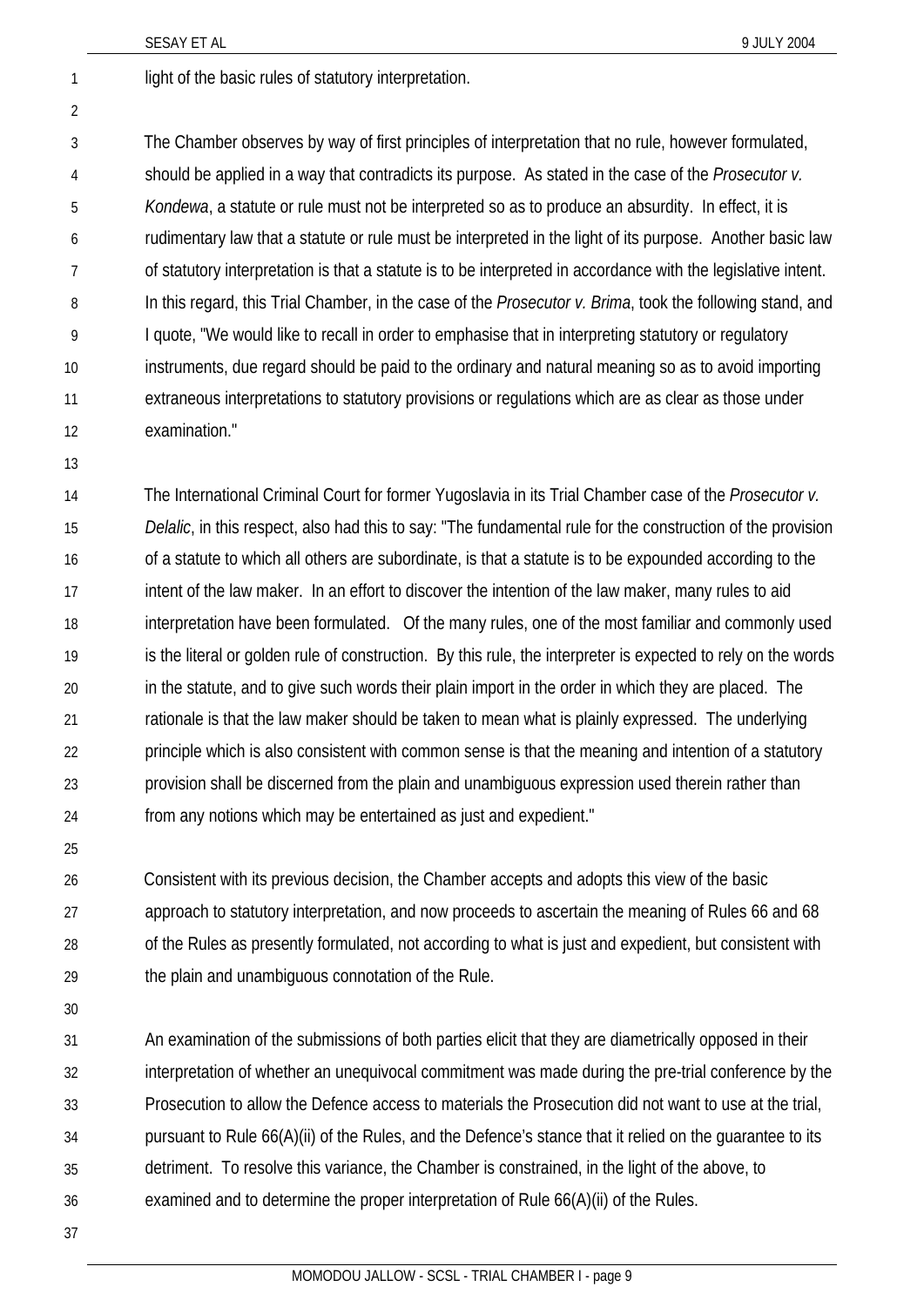Rule 66(A)(ii) of the Rules stipulates that, "Subject to the provisions of Rules 50, 53, 69 and 75 of the Rules, the Prosecutor shall: Continuously disclose to the Defence copies of the statements of all additional Prosecution witnesses whom the Prosecutor intends to call to testify, but not later than 60 days before the date of the trial, or as otherwise ordered by a Judge of the Trial Chamber either before or after the commencement of the trial, upon good cause being shown by the Prosecution. Upon good cause being shown by the by the Defence, a Judge of the Trial Chamber may order that copies of the statements of additional Prosecution witnesses that the Prosecutor does not intend to call be made available to the Defence within a prescribed time." 1 2 3 4 5 6 7 8

9

From an ordinary and plain reading of Rule 66(A)(ii) of the Rules, it is clear that it imposes a reciprocal obligation; one on the Prosecution and the other on the Defence. The first part of the Rule places the onus of showing good cause on the Prosecution, in a case where it intends to call additional witnesses to testify at the trial. There is no contention here, as the Prosecution states that it has made such disclosures and pledged to continue disclosure of supplemental copies to the Defence should the need arise. 10 11 12 13 14 15

16

The second part of the Rule places the burden on the Defence to show good cause why the evidence of the witnesses whom the Prosecution does not want to call to testify at trial should be disclosed to the Defence. The Defence acknowledges in its motion that it is obvious from a reading of Rule 66(A)(ii) of the Rules that the obligation is on the Defence to show good cause, although it asserts that it cannot show such good cause without knowing what material exists in the possession of the Prosecution. Despite this admission by the Defence, it still seeks to rely on what it describes as guarantee by the Prosecution to allow the Defence access to materials pertaining to Rule 66(A)(ii) of the Rules, which guarantee is contested by the Prosecution. 17 18 19 20 21 22 23 24

25

The obligation in Rule 66(A)(ii) of the Rules should be resolved by a clear interpretation of the Rules. The Chamber takes cognisance of the Prosecution's statement that it has disclosed to the Defence the statements of witnesses -- of the witnesses it intends to call to testify at the trial and observes that the Defence has made some sweeping request for disclosure by the Prosecution of material under Rule 66(A)(ii) of the Rules, without specifying any evidence that could guide the Chamber in deciding whether or not the Prosecution is in possession of additional witness statements it does not intend to call to testify. Furthermore, the Defence has not adduced any evidence to show good cause why such materials, if they exist, should be disclosed to it. 26 27 28 29 30 31 32 33

34

In its submission, the Defence has given notice, pursuant to Rule 66(A)(iii) of the Rules that it is seeking *inter alia*, the inspection of all books, documents, photographs, tangible objects of some categories like the role of ECOWAS in the disarmament of the RUF, AFRC and CDF, pursuant to the 35 36 37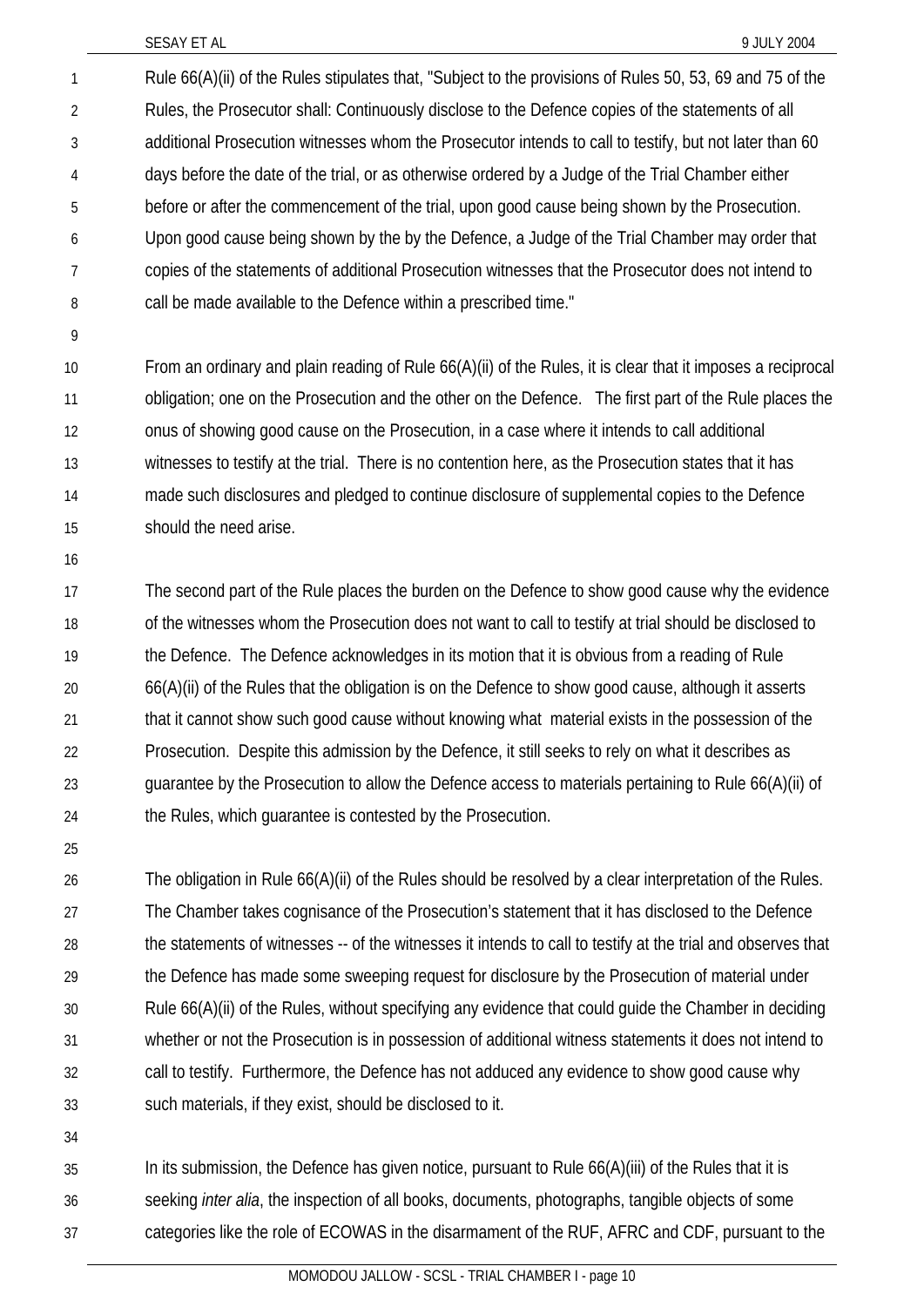| 1  | peace agreement; the role played by Charles Taylor in the conflict; the alleged training of the RUF          |
|----|--------------------------------------------------------------------------------------------------------------|
| 2  | command structure in Libya; clarification of the role played by the Accused in the release of UNAMSIL        |
| 3  | troops at the time of the conflict.                                                                          |
| 4  |                                                                                                              |
| 5  | In their response, the Prosecution asserts that it has disclosed to the Defence all materials in their       |
| 6  | possession and contends that the burden shifts to the Defence to specifically identify evidence              |
| 7  | material to the preparation of the Defence case that is being withheld by the Prosecutor. This               |
| 8  | assertion is disputed by the Defence.                                                                        |
| 9  |                                                                                                              |
| 10 | The Prosecution submits that the Defence must <i>prima facie</i> establish materiality under Rule 66(A)(iii) |
| 11 | of the Rules and that it must also specify the required items and not simply embark on generalities.         |
| 12 | The Prosecution further urges the Chamber to dismiss the Defence's request, because it merely gives          |
| 13 | notice to the Prosecution and states that the general materials listed in the motion are material to the     |
| 14 | Defence without adducing any evidence to that effect.                                                        |
| 15 |                                                                                                              |
| 16 | Rule 66(A)(iii) of the Rules provides, "At the request of the Defence, subject to Rule -- Sub-Rule (B),      |
| 17 | permit the Defence to inspect any books, documents, photographs and tangible objects in his custody          |
| 18 | or control, which are material to the preparation of the defence, upon a showing by the Defence of           |
| 19 | categories of, or specific books, documents, photographs and tangible objects which the Defence              |
| 20 | considers to be material to the preparation of the defence, or to inspect any books, documents,              |
| 21 | photographs and tangible objects in his custody or control which are intended for use by the                 |
| 22 | Prosecutor as evidence at the trial, or were obtained from or belonged to the Accused.                       |
| 23 |                                                                                                              |
| 24 | In the Celibici case, the Trial Chamber of the International Criminal Tribunal for former Yugoslavia         |
| 25 | acknowledged that the Rules provide no guidelines regarding the process of determining the                   |
| 26 | materiality of evidence. However, recourse to national jurisdiction has elucidated what parameters           |
| 27 | should be taken into consideration in determining the materiality of evidence.                               |
| 28 |                                                                                                              |
| 29 | In this regard, the Chamber finds instructive the reasoning of the United States Supreme Court in the        |
| 30 | case of the United States v. Mandel, where it was held that as a threshold matter the Prosecution is         |
| 31 | initially the party responsible for deciding what evidence it has in its possession that may be material     |
| 32 | for the preparation of the defence, by virtue of the simple fact that it is the party with possession of the |
| 33 | evidence.                                                                                                    |
| 34 |                                                                                                              |
| 35 | If the Defence believes that the Prosecution has withheld evidence material to its preparation, it can       |
| 36 | challenge the Prosecution by asserting its rights to the evidence. At that point, there are three            |
| 37 | alternatives for the Prosecution: (i) to hand over the requested evidence; (ii) to deny that it has the      |

SESAY ET AL 8 9 JULY 2004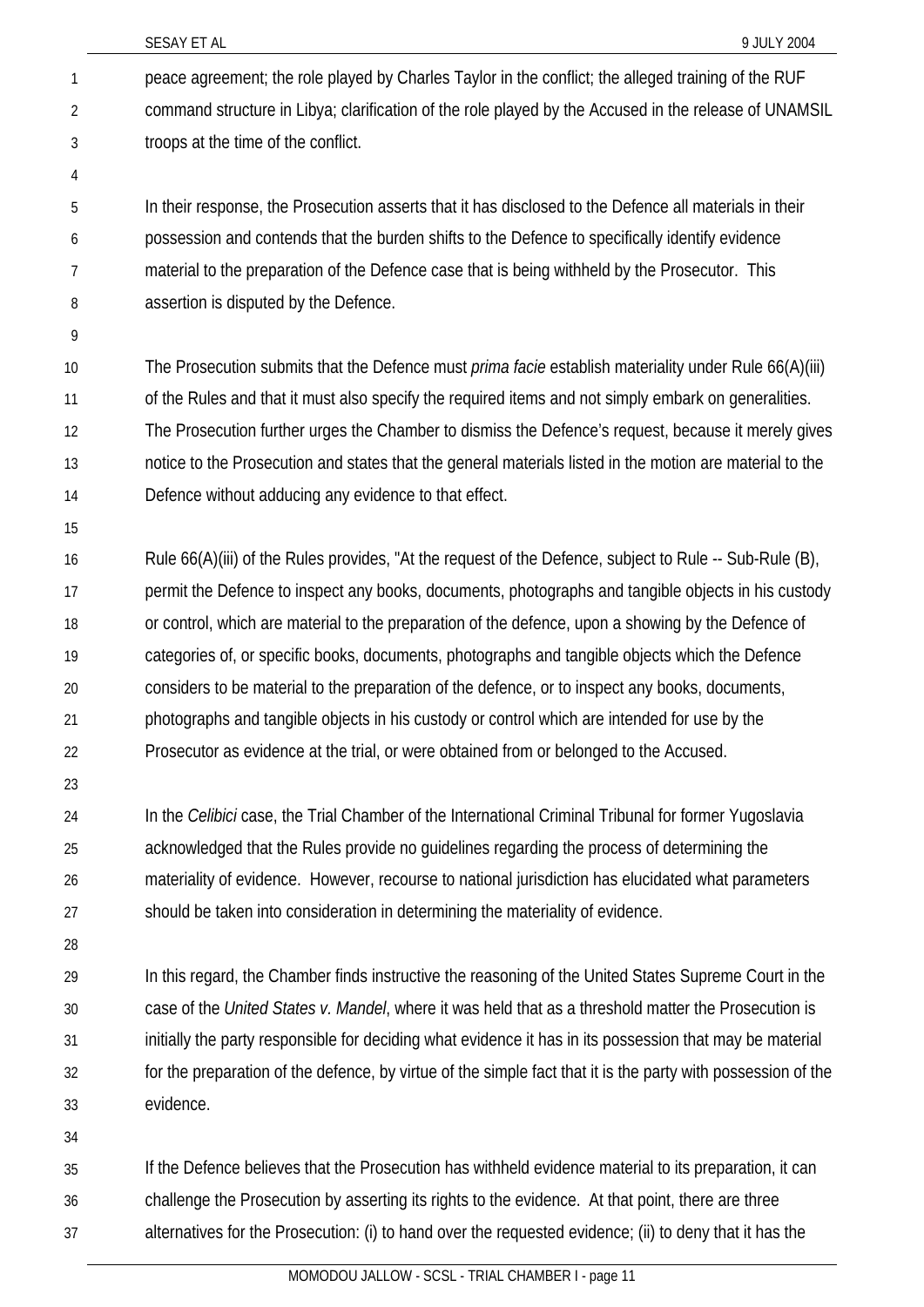SESAY ET AL 8 9 JULY 2004 requested in its possession; and, (iii) to admit that it has the evidence, but refuses to allow the Defence to inspect it. Only if there is a dispute as to the materiality would the Trial Chamber become involved and act as a referee between the parties in order to make this determination. We therefore emphasise that when presenting this issue to the Trial Chamber, the Defence should be guided by the above definitions of materiality. The Defence, however, may not rely on unspecified and unsubstantiated allegations, or a general description of the information, but must make a *prima facie* showing of materiality and that the requested evidence is in the custody or control of the Prosecution. The jurisprudence on the ICTY and the International Criminal Tribunal for Rwanda has articulated requirements for disclosure under Rule 66(A)(iii). Instructively, in the *Celibici* case, the ICTY Trial Chamber concluded with regard to the extent of the Prosecution's disclosure obligations under the ICTY Rules, that Rule 66(B) imposes on the Prosecution the responsibility of making the initial determination of materiality of the evidence within its possession, and if disputed, requires the Defence to specifically identify evidence material to the preparation of the defence that is being withheld by the Prosecutor. The same interpretation was adopted in the case of the *Prosecutor v. Ndayambaje*, where the Trial Chamber of the ICTR found that the Defence must *prima facie*, establish materiality. Consistent with our recent decision in the *Kondewa* case, it is the Chamber's view that the materials requested by the Defence are in general, germane to the conflict that took place in Sierra Leone, but not specific to the alleged criminal responsibility of the Accused in particular. The Chamber finds that the Defence has not shown how the evidence it requests, namely the role of ECOWAS in the disarmament of the RUF, AFRC and CDF, pursuant to the peace agreement; the role 1 2 3 4 5 6 7 8 9 10 11 12 13 14 15 16 17 18 19 20 21 22 23 24 25 26

played by Charles Taylor in the conflict; the alleged training of the RUF command structure in Libya; clarification on the role by the Accused in the release of UNAMSIL troops at the time of the conflict, will be material to its case. 27 28 29

30

The Defence contests the submission that the Prosecution do not have in their possession evidence which is wholly or principally exculpatory of the Accused. It has asserted that pursuant to its own investigations, it ascertained a considerable number of witnesses whose evidence would be wholly or partially exculpatory of the Accused. 31 32 33 34

35

The Prosecution submits that the Defence has not produce -- has not provided the Chamber with the findings of its investigation or any evidence to support its assertion, and in consequence, the Defence 36 37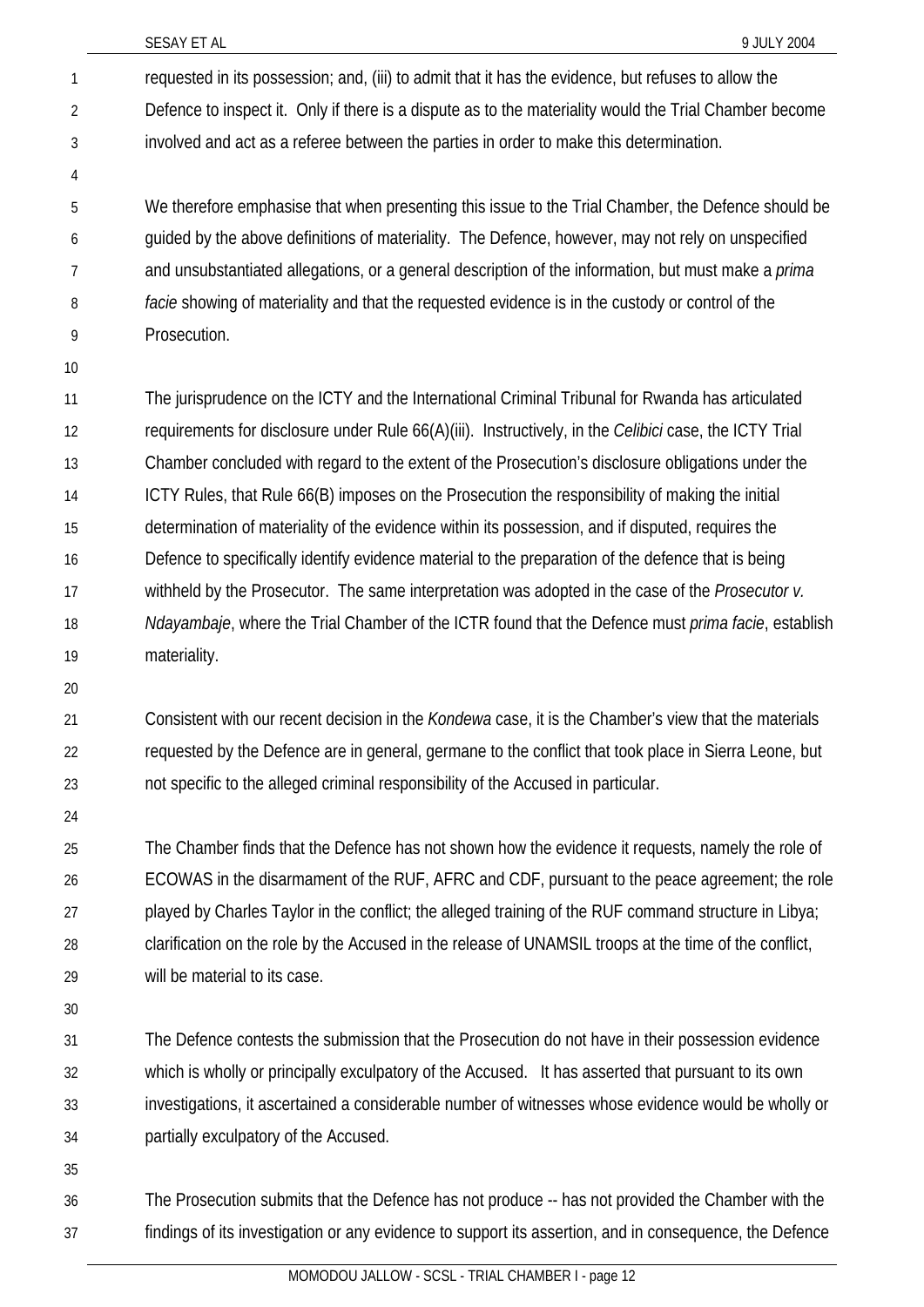|                | SESAY ET AL                                                                                            | 9 JULY 2004 |
|----------------|--------------------------------------------------------------------------------------------------------|-------------|
| 1              | request must be dismissed by the Trial Chamber.                                                        |             |
| $\overline{2}$ |                                                                                                        |             |
| 3              | Rule 68(B) of the Rules stipulates: "The Prosecutor shall, within 30 days of the initial appearance of |             |
| 4              | the Accused, make a statement under this Rule disclosing to the Defence the existence of the           |             |
| 5              | evidence known to the Prosecutor which in any way tends to suggest the innocence or mitigate the       |             |
| 6              | guilt of the Accused, or may affect the credibility of the Prosecution evidence. The Prosecutor shall  |             |
| 7              | be under a continuing obligation to disclose such exculpatory material."                               |             |
| 8              |                                                                                                        |             |
| 9              | A review of the jurisprudence of the International Criminal Tribunal for the former Yugoslavia and the |             |
| 10             | International Criminal Tribunal for Rwanda elicits that in the case of the Prosecutor v. Bagilishema,  |             |
| 11             | the Trial Chamber found that Rule 68 has two main elements. Firstly, the evidence is shown to the      |             |
| 12             | Prosecutor, which can be interpreted as evidence in custody and control, or possession of the          |             |
| 13             | Prosecution; secondly, it must in some way be exculpatory, suggest the innocence or mitigate the       |             |
| 14             | guilt of the Accused. The Trial Chamber held that the obligation on the Prosecutor to disclose         |             |
| 15             | possible exculpatory evidence would be effective only when the Prosecutor is in actual custody,        |             |
| 16             | possession, or has control of the said evidence. The Prosecutor cannot disclose that which she does    |             |
| 17             | not have.                                                                                              |             |
|                |                                                                                                        |             |

18

19 20 21 22 23 24 25 The International Criminal Tribunal for Rwanda did hold in one of its chambers that in the case of the *Prosecutor v. Kajelijeli*, concurred with the above interpretation in the *Bagilishema* decision, of Rule 68. Furthermore, in the case of *Prosecutor v. Ndayambaje*, the International Criminal Tribunal of Rwanda Trial Chamber held that it is established jurisprudence of the ICTY and the ICTR that, pursuant to Rule 68 of the Rules, the Prosecutor is only to disclose any exculpatory material that is in her possession. It is also established that the Defence must justify such requests by *prima facie* establishing the exculpatory nature of the material requested.

 $26$ 

27 28 29 30 31 32 It is evident that pursuant to Rule 26 *bis* of the Rules, the proceedings of the Special Court are conducted with full respect for the rights of the Accused and due regard for the protection of victims and witnesses, and so the Chamber opines that it is incumbent on the Prosecution to disclose all potentially exculpatory evidence. In this view, an established extraction of the said evidence from its context would not, principally, be conducive to a full understanding of the text, nor permit one to measure its full scope.

33

34 35 36 37 The Defence submits in particular that the material it seeks at the minimum concerning *inter alia*, evidence which relates to inducements made to witnesses to facilitate their cooperation in giving evidence must exist, and would fall within Rule 68. It further avers that the Prosecution does not confirm or deny whether material has been disclosed to the Defence. In the absence of some level of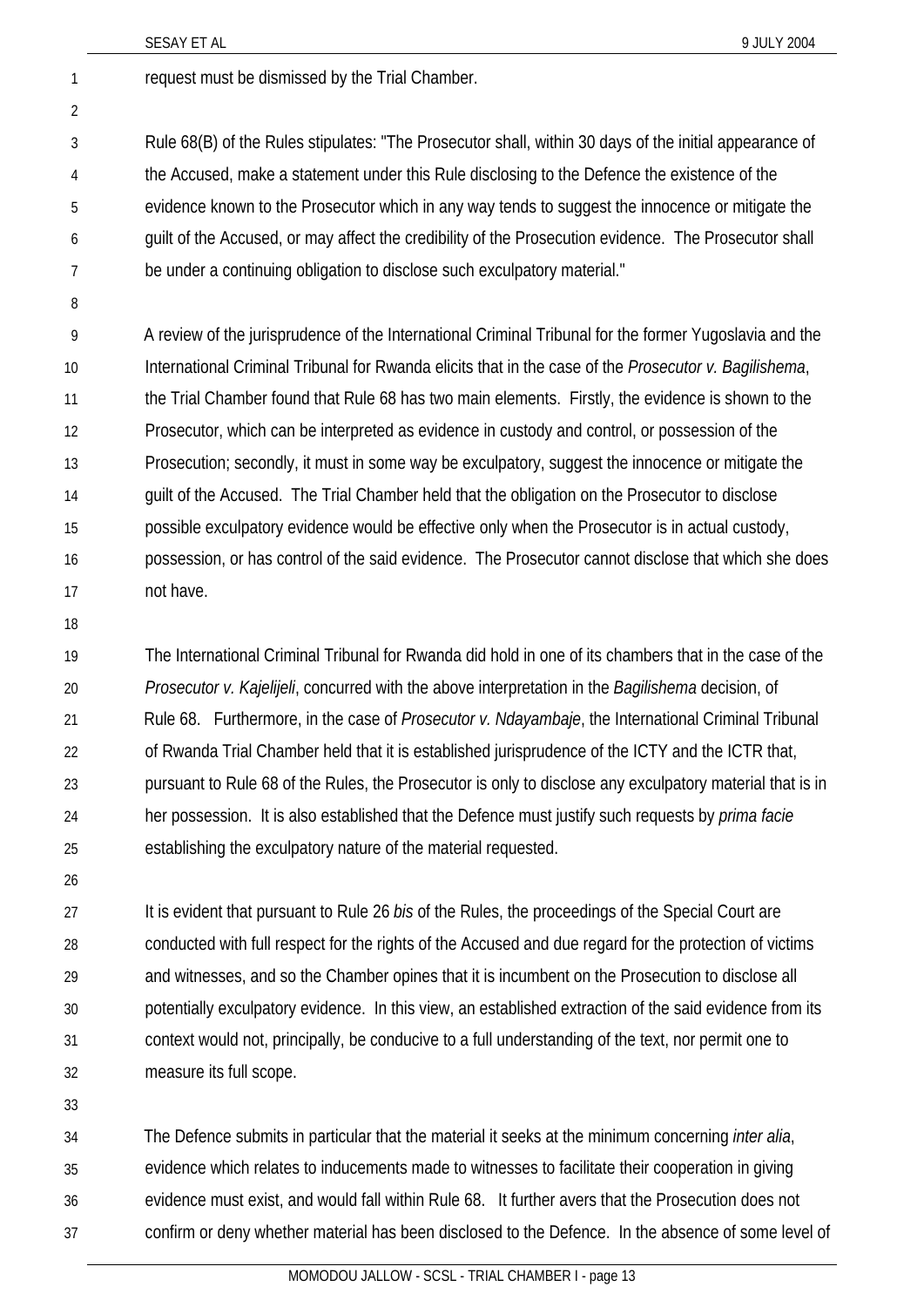- specificity on the part of the Prosecution, albeit that it is acting *bona fide*, the Defence submits that it has no other recourse, but to seek relief from the Trial Chamber compelling the Prosecution to engage with the Defence's request for disclosure of Rule 68 material. 1 2 3
- 4

With regard to the scope of the Prosecution's obligation to disclose exculpatory evidence to the Defence, the Trial Chamber of the International Criminal Tribunal for the former Yugoslavia in the case of the *Prosecutor v. Blaskic* reasoned as follows: "If the Prosecution fulfils its above indicated obligations, but the Defence considers that evidence other than that disclosed might prove exculpatory for the Accused, and was in the possession of the Office of the Prosecution, it must submit to the Trial Chamber all *prima facie* proofs tending to make it likely that the evidence is exculpatory and was in the Prosecutor's possession. Should it not present this *prima facie* proof to the Trial Chamber, the Defence will not be granted authorisation to have the evidence disclosed. 5 6 7 8 9 10 11 12

13

The Trial Chamber, still of the International Criminal Tribunal of the former Yugoslavia in the case of the *Prosecutor v. Blaskic*, held that, "All these considerations lead the Trial Chamber to deem that the Prosecutor's obligation is, in part and of necessity, tinged with subjectivity, which also leads the Chamber to presume that the Prosecutor has acted in good faith." 14 15 16 17

18

The Defence asserts that the jurisprudence from the two international tribunals clearly demonstrate at the very best, the desirability of the Prosecution to identify exculpatory material, pursuant to Rule 68. It asserts that although it is the Special Court's prerogative whether or not to follow *stare decisis* of other tribunals when the right of the Accused to a fair trial are under consideration, nothing but inequity results from ignoring lessons learnt elsewhere. 19 20 21 22 23

24

25 26 27 28 29 30 31 32 33 34 35 36 37 In the recent judgment rendered by the Appeals Chamber of the International Criminal Tribunal for former Yugoslavia in the case of the *Prosecutor v. Krstic,* the Defence contended that the Prosecution violated its disclosure obligations under Rule 68 by, *inter alia*, failing to disclose a number of witness statements containing exculpatory materials, and failing to disclose exculpatory materials amongst other evidence without identifying that material as exculpatory, and wanted a re-trial as a result. The Appeals Chamber proceeded to clarify the rules of disclosure under Rule 68 as follows: "As a general proposition, where the Defence seeks a remedy for the Prosecution's breach of its disclosure obligations under Rule 68, the Defence must show (i) that the Prosecution has acted in violation of its obligations under Rule 68, and (ii) that the Defence's case suffered material prejudice as a result. In other words, if the Defence satisfies the Tribunal that there has been a failure by the Prosecution to comply with Rule 68, the Tribunal in addressing the aspect of appropriate remedies, will examine whether or not the Defence has been prejudiced by that failure to comply before considering whether a remedy is appropriate."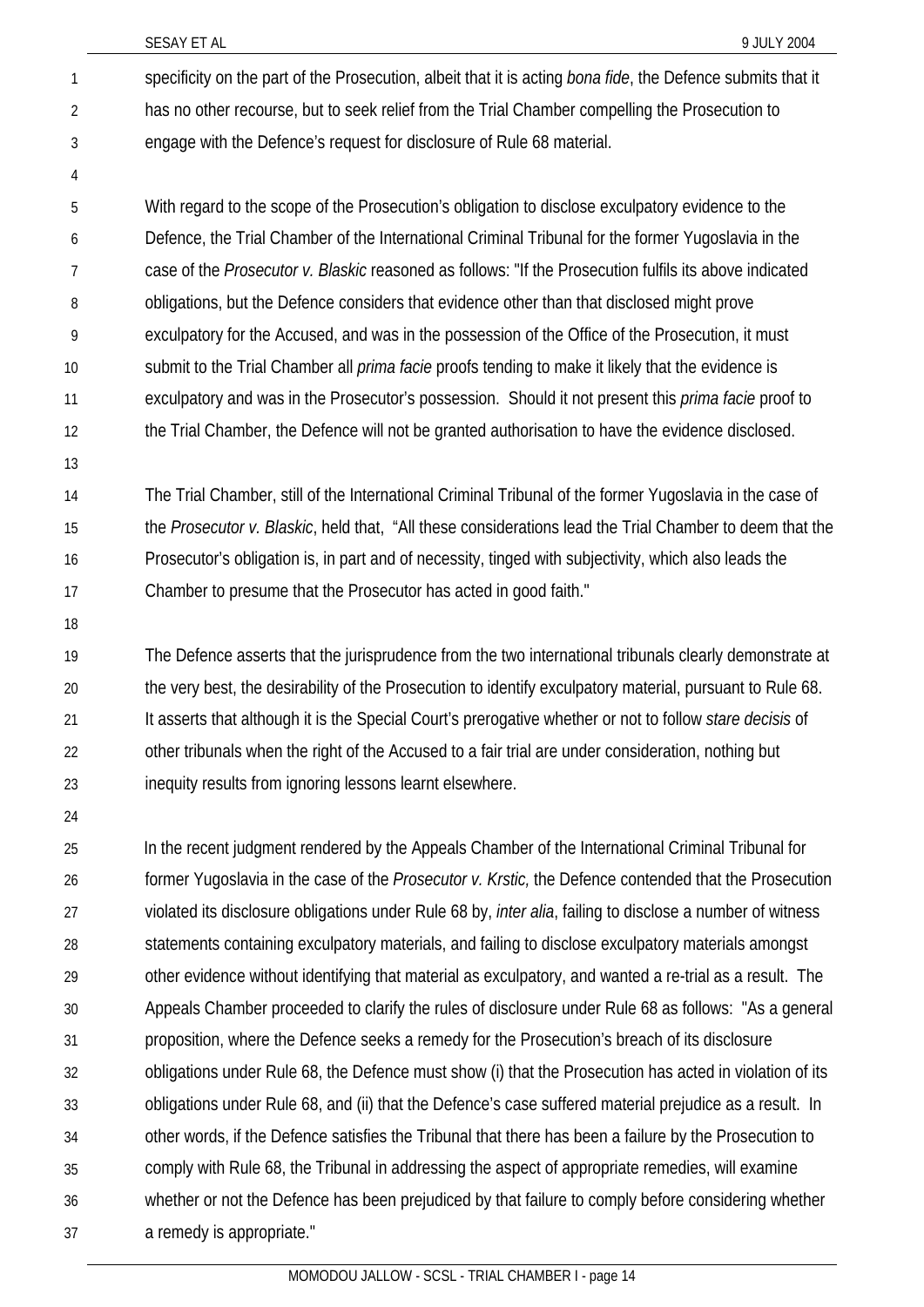1 2

|                | MOMODOLLIALLOW - SCSL - TRIAL CHAMBER L- page 15                                                                                                                                               |
|----------------|------------------------------------------------------------------------------------------------------------------------------------------------------------------------------------------------|
| 37             |                                                                                                                                                                                                |
| 36             | pursuant to Rule 66(A)(iii) of the Rules as it cannot be legally sustained.                                                                                                                    |
| 35             | Prosecution has withheld, the Chamber is left with no option but to dismiss the Defence request,                                                                                               |
| 34             | In addition, given the absence of a specific identification of material that the Defence alleges the                                                                                           |
| 33             |                                                                                                                                                                                                |
| 32             | request, pursuant to Rule 66(A)(ii) of the Rules, cannot therefore be legally sustained.                                                                                                       |
| 31             | and the information available, finds that the Defence has not met the onus placed on it and that its                                                                                           |
| 30             | Given the foregoing jurisprudential analysis, the Trial Chamber, in the light of the submissions made,                                                                                         |
| 29             |                                                                                                                                                                                                |
| 28             | evidence during cross-examination.                                                                                                                                                             |
| 27             | the 5th of July 2004, when the trial started, and in any event, still has the opportunity to challenge the                                                                                     |
| 26             | disclosure materials became effective, the Defence had sufficient time to analyse the material before                                                                                          |
| 25             | This Chamber also notes that from the 26th of April 2004, when its order to the Prosecution to file                                                                                            |
| 24             |                                                                                                                                                                                                |
| 23             | be in the Prosecutor's possession, control or custody.                                                                                                                                         |
| 22             | be satisfied that the request by the Defence has been specific as to the targeted material alleged to                                                                                          |
| 21             | sought from the Prosecution. Furthermore, in resolving this important question, the Chamber must                                                                                               |
| 20             | answered here is whether the Defence has made a <i>prima facie</i> showing of exculpatory material                                                                                             |
| 19             | Relying persuasively on the aforementioned, the Trial Chamber considers that the key question to be                                                                                            |
| 18             |                                                                                                                                                                                                |
| 17             | the case, still less, where there was no evidence of prejudice to the defendant.                                                                                                               |
| 16             | abuse of process should never be made where there were other ways of achieving a fair hearing of                                                                                               |
| 15             | International Criminal Tribunal of Rwanda held that an order staying proceedings on the ground of                                                                                              |
| 14             | In that case -- in the case of the Prosecutor v. Jean Paul Akayesu, the Appeals Chamber of the                                                                                                 |
| 13             |                                                                                                                                                                                                |
| 12             | absent as an order of the Trial Chamber to that effect.                                                                                                                                        |
| 10<br>11       | recognised that it would be fairer for the Prosecution to do so, there is no <i>prima facie</i> requirement                                                                                    |
| 9              | exculpatory. The jurisprudence of the Tribunal shows that while some Trial Chambers have                                                                                                       |
| 8              | The Appeals Chamber of the ICTY in the Krstic judgment agreed with the Prosecution that Rule 68<br>does not require the Prosecution to identify the material being disclosed to the Defence as |
| 7              |                                                                                                                                                                                                |
| 6              | are principally incriminatory in their nature.                                                                                                                                                 |
| 5              | have indeed served exculpatory evidence on the Defence, albeit, contained within statements which                                                                                              |
| 4              | the Accused. The Chamber has taken note of the concession by the Defence that the Prosecution                                                                                                  |
| 3              | investigation that there are several Prosecution witnesses whose evidence is wholly exculpatory of                                                                                             |
| $\overline{2}$ | In the instant case however, the Defence simply claims that it has ascertained through its own                                                                                                 |
|                |                                                                                                                                                                                                |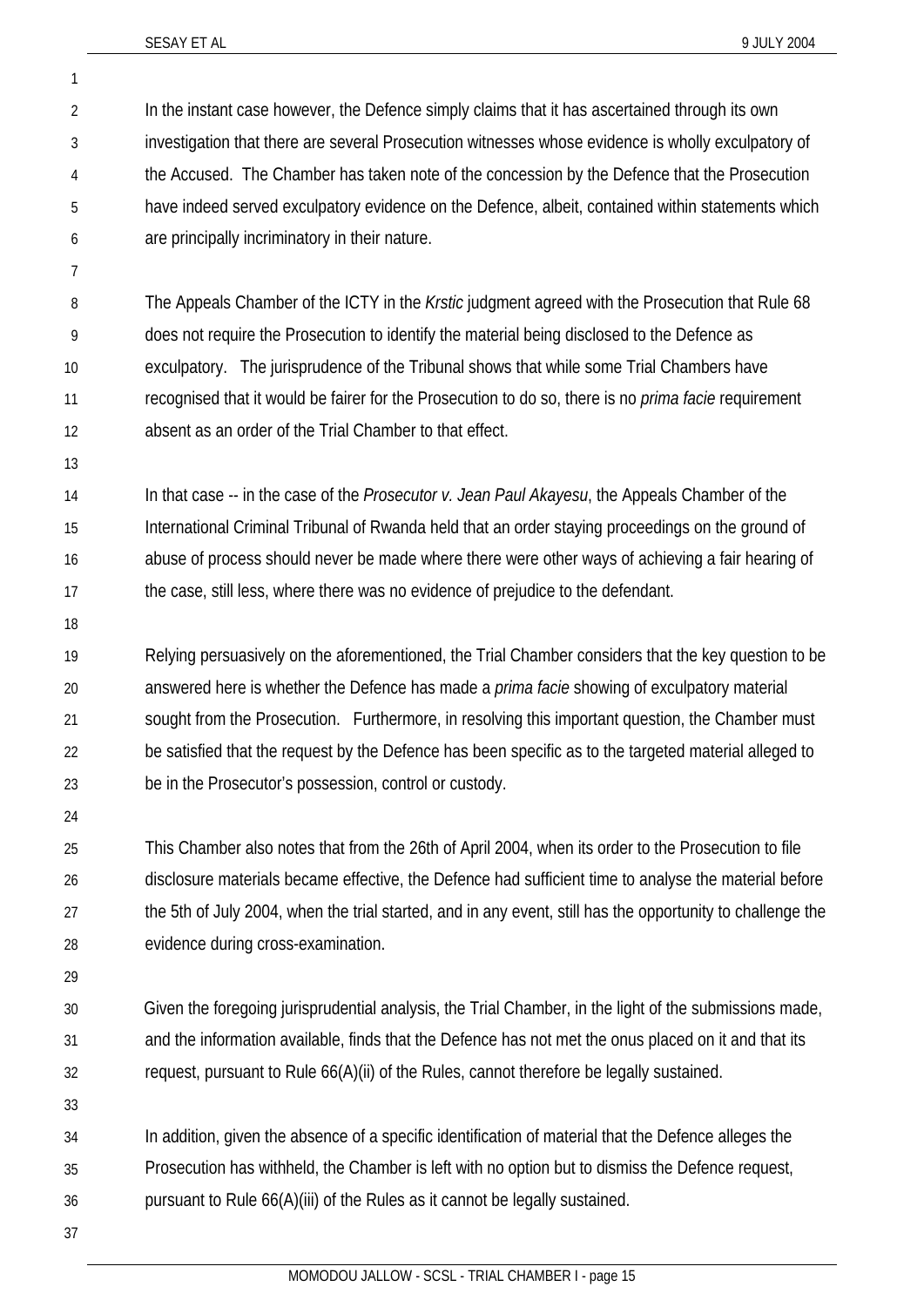|    | 9 JULY 2004<br>SESAY ET AL                                                                                  |
|----|-------------------------------------------------------------------------------------------------------------|
| 1  | In the light of the above, the Trial Chamber is of the opinion that the burden of showing that there is,    |
| 2  | or there has been an abuse of process related to the alleged non-disclosure of exculpatory evidence         |
| 3  | by the Prosecution rests with the Defence in a situation where it contests the Prosecution's                |
| 4  | submission that it has disclosed the relevant material, pursuant to Rule 68 of the Rules. The Defence       |
| 5  | has neither discharged that burden, nor have they shown that they have suffered prejudice from the          |
| 6  | alleged abuse of process by the Prosecution.                                                                |
| 7  |                                                                                                             |
| 8  | Consequently, the Defence request, pursuant to Rule 68 of the Rules cannot be legally sustained and         |
| 9  | is accordingly dismissed.                                                                                   |
| 10 |                                                                                                             |
| 11 | For all the above reasons, the Chamber dismisses the motion by the Defence.                                 |
| 12 |                                                                                                             |
| 13 | Well, as we indicated before we rose day before yesterday, we would be adjourning to resume the             |
| 14 | session on Money, the 12th of July at ten o'clock, and I suppose that the Prosecution would be ready        |
| 15 | to go on with calling at least the first witness. So the Court will rise and we will resume at ten o'clock. |
| 16 |                                                                                                             |
| 17 | And this written decision, we would do everything to make it available to counsel this afternoon. As        |
| 18 | soon as we leave here, we would tidy it up and it would be filed with Court Management and made             |
| 19 | available to counsel for all the parties in the case. Thank you.                                            |
| 20 |                                                                                                             |
| 21 | Yes, I thought I saw you -                                                                                  |
| 22 | MS. TAYLOR:                                                                                                 |
| 23 | Yes.                                                                                                        |
| 24 | MR. PRESIDENT:                                                                                              |
| 25 | -- wanting to rise on your feet.                                                                            |
| 26 | <b>MS. TAYLOR:</b>                                                                                          |
| 27 | I'm sorry, Your Honour, I thought Your Honour wanted me to respond, to confirm that the Prosecution         |
| 28 | is indeed prepared to call its first witness at ten o'clock on Monday. There was one small issue that I     |
| 29 | thought I should raise and as a matter of record, part of it. Your Honours granted the third Accused        |
| 30 | the opportunity to make an opening statement, pursuant to Rule 84. The third Accused began to do            |
| 31 | that in person and was stopped several times by the Chamber for not complying with the terms of             |
| 32 | Rule 84. Before the evidence is called, I thought it was worth clarifying for the record and to all the     |
| 33 | parties concerned whether the Chamber is now of the view that the third Accused has made his                |
| 34 | opening statement, or that the third Accused still has to rise to make an opening statement at some         |
| 35 | later stage.                                                                                                |
| 36 | MR. PRESIDENT:                                                                                              |
| 37 | We have taken note of that. We will revisit that, please. The Court will rise.                              |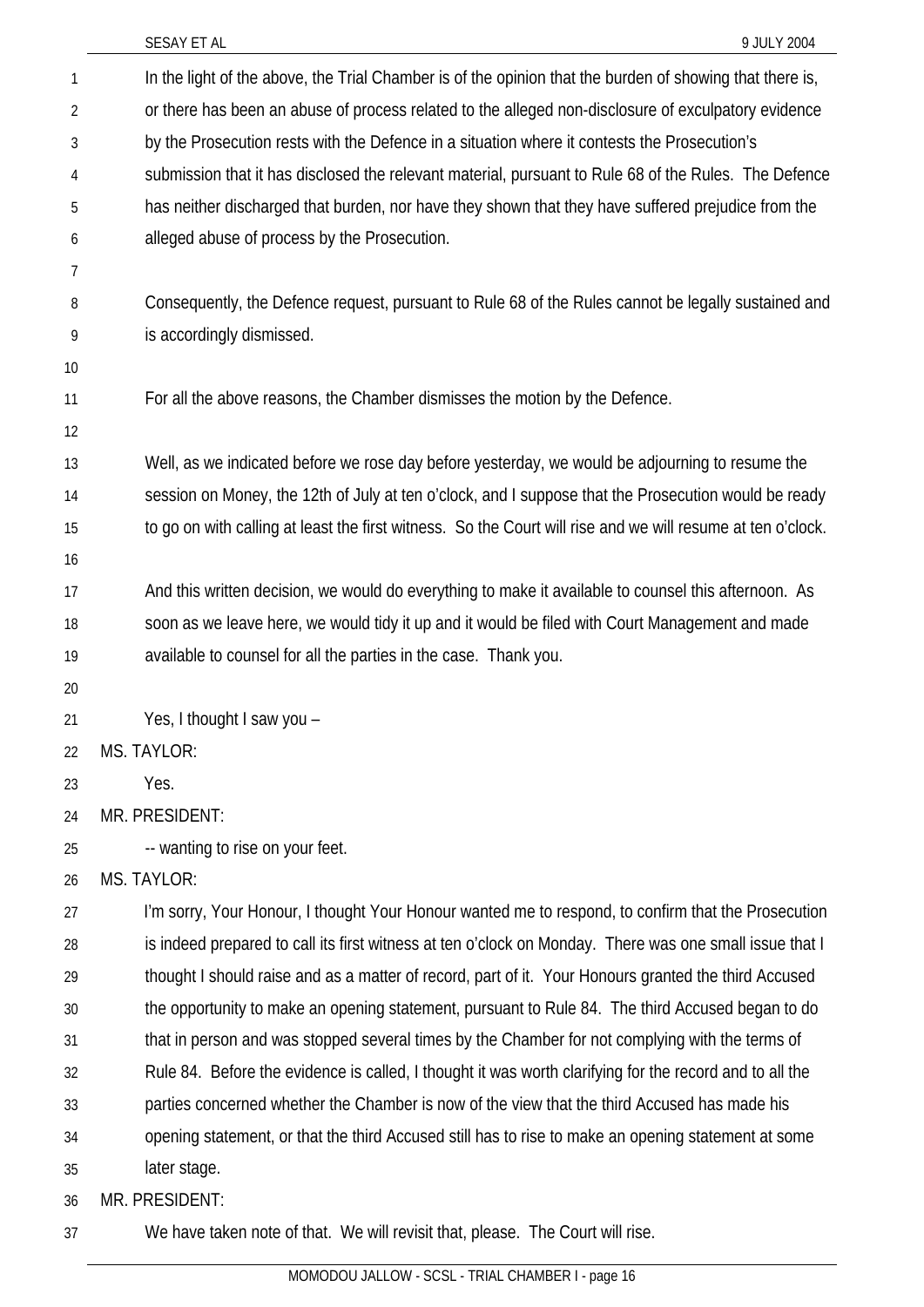|                  | SESAY ET AL                       | 9 JULY 2004 |
|------------------|-----------------------------------|-------------|
| $\mathbbm{1}$    | (Court adjourned at 1310H)        |             |
| $\sqrt{2}$       | (Pages 1 to 16 by Momodou Jallow) |             |
| $\sqrt{3}$       |                                   |             |
| $\overline{4}$   |                                   |             |
| $\sqrt{5}$       |                                   |             |
| $\boldsymbol{6}$ |                                   |             |
| $\overline{7}$   |                                   |             |
| $\, 8$           |                                   |             |
| $\,9$            |                                   |             |
| $10\,$           |                                   |             |
| 11               |                                   |             |
| 12               |                                   |             |
| $13\,$           |                                   |             |
| $14$             |                                   |             |
| $15\,$           |                                   |             |
| $16\,$           |                                   |             |
| $17\,$           |                                   |             |
| $18\,$           |                                   |             |
| $19\,$           |                                   |             |
| $20\,$           |                                   |             |
| 21               |                                   |             |
| $22\,$           |                                   |             |
| $23\,$           |                                   |             |
| $24\,$           |                                   |             |
| $25\,$           |                                   |             |
| $26\,$           |                                   |             |
| $27\,$           |                                   |             |
| $28\,$           |                                   |             |
| $29\,$           |                                   |             |
| $30\,$<br>$31\,$ |                                   |             |
| $32\,$           |                                   |             |
| $33\,$           |                                   |             |
| $34\,$           |                                   |             |
| $35\,$           |                                   |             |
| $36\,$           |                                   |             |
| 37               |                                   |             |
|                  |                                   |             |